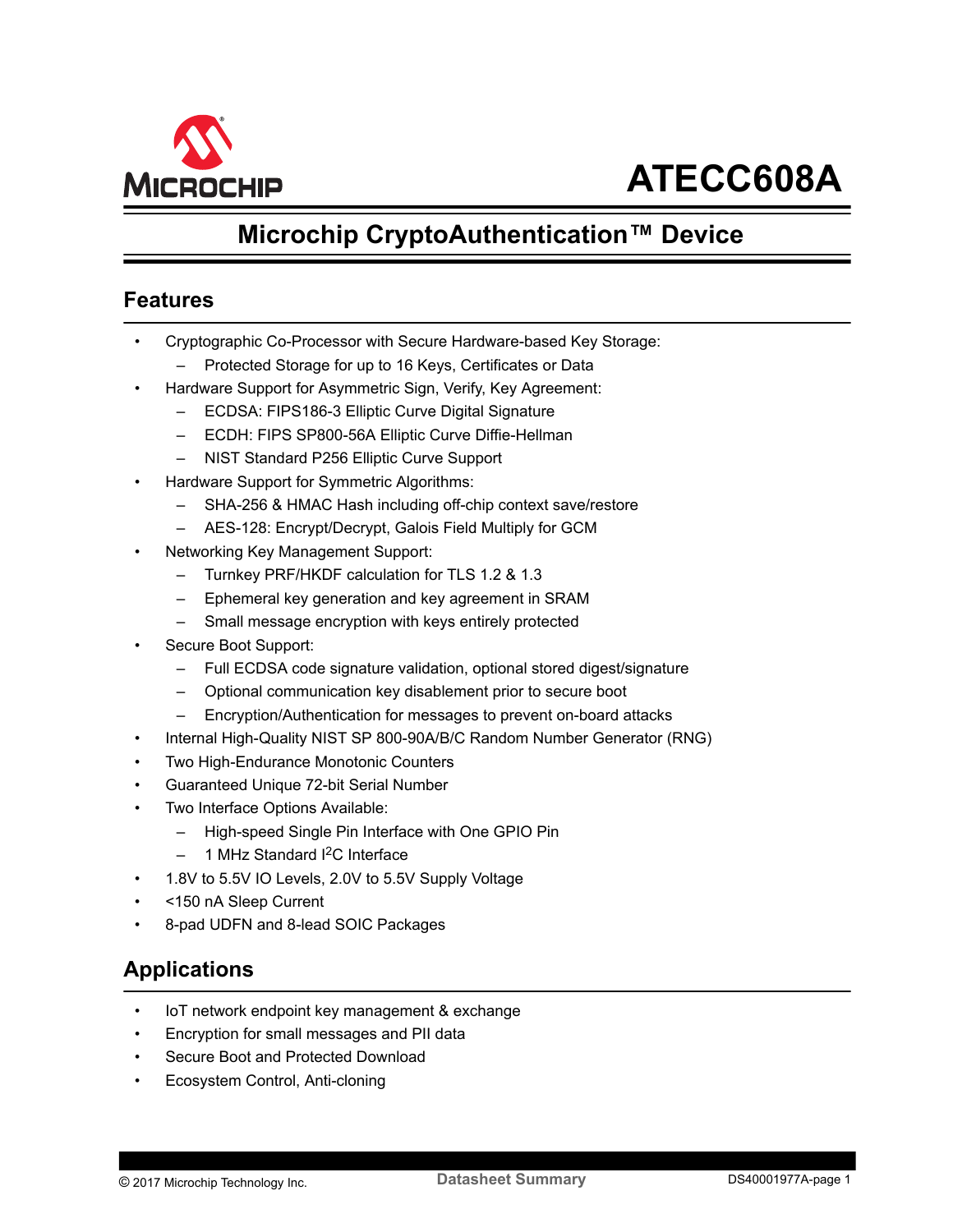## <span id="page-1-0"></span>**Pin Configuration and Pinouts**

## **Table 1. Pin Configuration**

| Pin        | <b>Function</b>    |
|------------|--------------------|
| NC         | No Connect         |
| <b>GND</b> | Ground             |
| <b>SDA</b> | Serial Data        |
| <b>SCL</b> | Serial Clock Input |
| <b>VCC</b> | Power Supply       |

### **Figure 1. Pinouts**

|                                                      | 8-lead SOIC<br>(Top View) |                                                              |                                                   |                              | 8-pad UDFN<br>(Top View) |                                       |
|------------------------------------------------------|---------------------------|--------------------------------------------------------------|---------------------------------------------------|------------------------------|--------------------------|---------------------------------------|
| $NC \square$<br>$NC \Box$<br>$NC \Box$<br><b>GND</b> | 8<br>6<br>5               | $\Box$ $V_{CC}$<br>$\square$ NC<br>$\Box$ SCL<br><b>ISDA</b> | <b>NC</b><br><b>NC</b><br><b>NC</b><br><b>GND</b> | mi 1<br>lii 2<br>∷i 3<br>: 4 | 8:<br>6 i<br>5 L         | Vcc<br>NC<br><b>SCL</b><br><b>SDA</b> |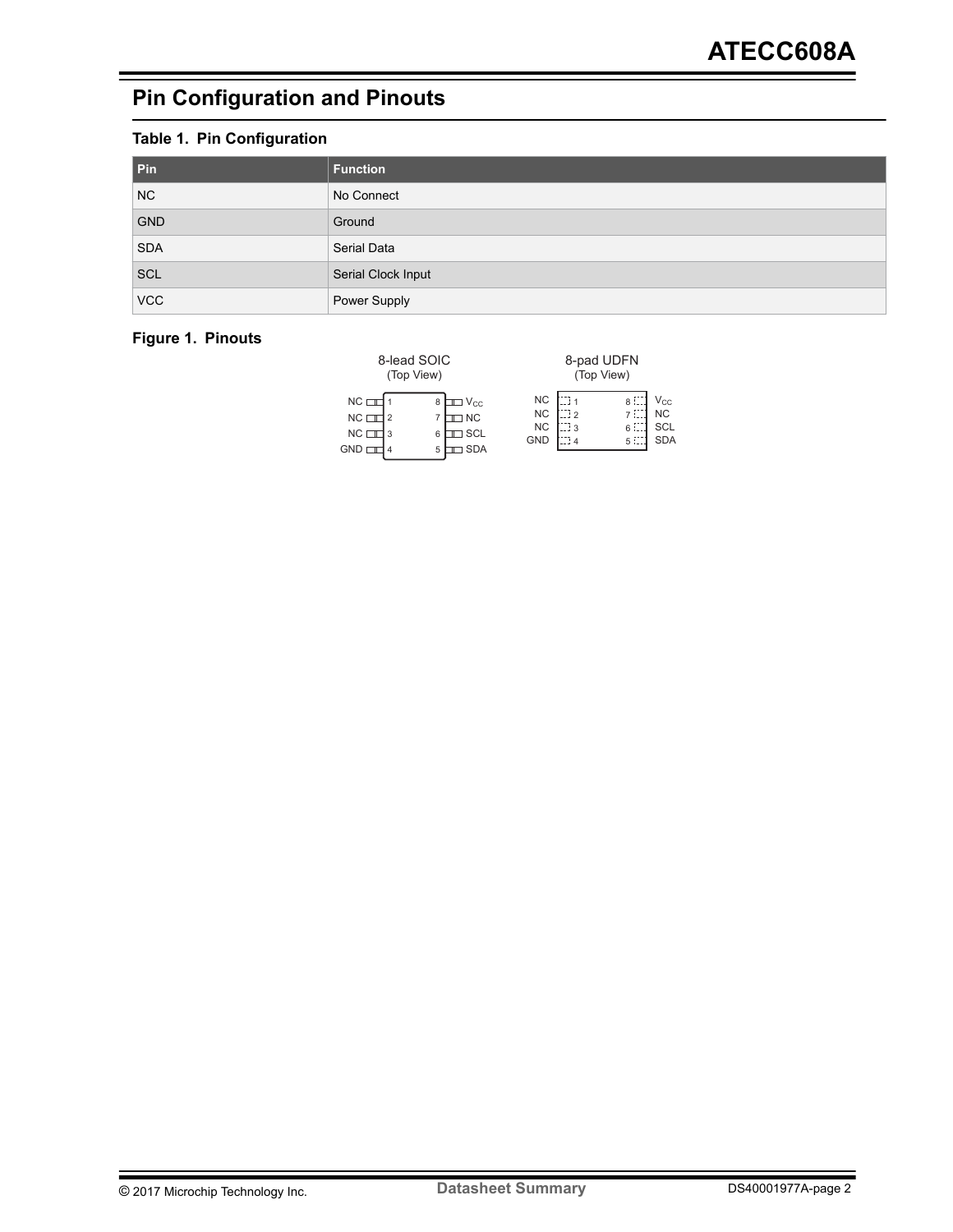## **Table of Contents**

| $1_{-}$ |                                       |  |  |  |  |  |  |  |
|---------|---------------------------------------|--|--|--|--|--|--|--|
|         | 1.1.<br>1.2.<br>1.3.                  |  |  |  |  |  |  |  |
|         |                                       |  |  |  |  |  |  |  |
|         | 2.1.<br>2.2.<br>2.3.<br>2.3.1.<br>232 |  |  |  |  |  |  |  |
|         | 2.4.<br>2.4.1.                        |  |  |  |  |  |  |  |
| 3.      |                                       |  |  |  |  |  |  |  |
|         | 3.1<br>3.1.1.<br>3.1.2<br>3.2.        |  |  |  |  |  |  |  |
| 4.      |                                       |  |  |  |  |  |  |  |
| 5.      | 5.1.<br>5.2.                          |  |  |  |  |  |  |  |
| 6.      |                                       |  |  |  |  |  |  |  |
|         |                                       |  |  |  |  |  |  |  |
|         |                                       |  |  |  |  |  |  |  |
|         |                                       |  |  |  |  |  |  |  |
|         |                                       |  |  |  |  |  |  |  |
|         |                                       |  |  |  |  |  |  |  |
|         |                                       |  |  |  |  |  |  |  |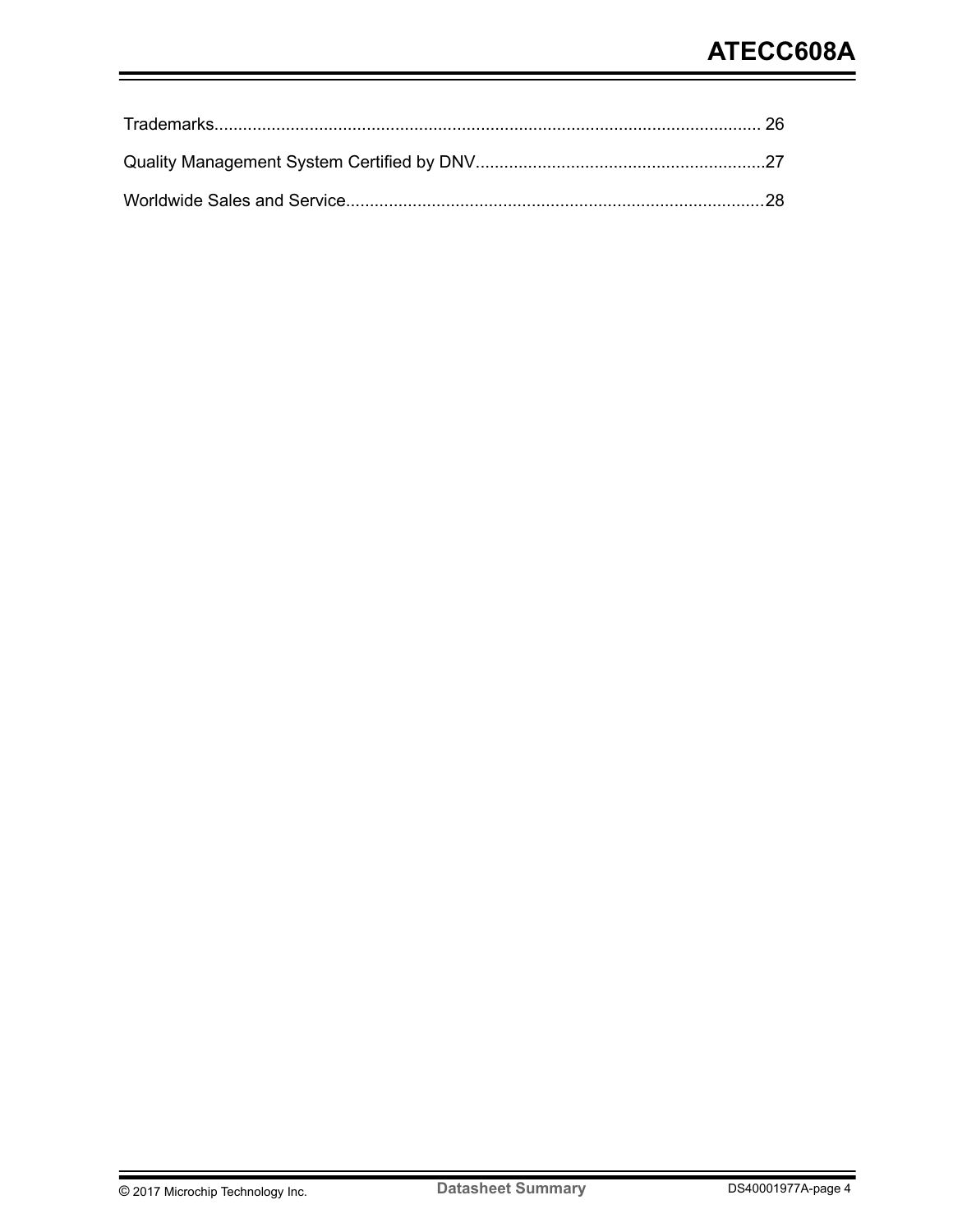## <span id="page-4-0"></span>**1. Introduction**

### **1.1 Applications**

The ATECC608A is a member of the Microchip CryptoAuthentication™ family of high-security cryptographic devices which combine world-class hardware-based key storage with hardware cryptographic accelerators to implement various authentication and encryption protocols.

The ATECC608A has a flexible command set that allows use in many applications, including the following:

### • **Network/IoT Node Endpoint Security**

Manage node identity authentication and session key creation & management. Supports the entire ephemeral session key generation flow for multiple protocols including TLS 1.2 (and earlier) and TLS 1.3

### • **Secure Boot**

Support the MCU host by validating code digests and optionally enabling communication keys on success. Various configurations to offer enhanced performance are available.

### • **Small Message Encryption**

Hardware AES engine to encrypt and/or decrypt small messages or data such as PII information. Supports AES-ECB mode directly. Other modes can be implemented with the help of the host microcontroller. Additional GFM calculation function to support AES-GCM.

#### • **Key Generation for Software Download**

Supports local protected key generation for downloaded images. Both broadcast of one image to many systems, each with the same decryption key, or point-to-point download of unique images per system is supported.

### • **Ecosystem control and Anti-Counterfeiting**

Validates that a system or component is authentic and came from the OEM shown on the nameplate.

The ATECC608A is generally compatible with the ATECC508A when properly configured. See Section [Microchip ATECC508A](#page-13-0) for more details.

### **1.2 Device Features**

The ATECC608A includes an EEPROM array which can be used for storage of up to 16 keys, certificates, miscellaneous read/write, read-only or secret data, consumption logging, and security configurations. Access to the various sections of memory can be restricted in a variety of ways and then the configuration can be locked to prevent changes.

Access to the device is made through a standard  ${}^{12}C$  Interface at speeds of up to 1 Mb/s. The interface is compatible with standard Serial EEPROM  $I^2C$  interface specifications. The device also supports a Single-Wire Interface (SWI), which can reduce the number of GPIOs required on the system processor, and/or reduce the number of pins on connectors. If the Single-Wire Interface is enabled, the remaining pin is available for use as a GPIO, an authenticated output or tamper input.

Each ATECC608A ships with a guaranteed unique 72-bit serial number. Using the cryptographic protocols supported by the device, a host system or remote server can verify a signature of the serial number to prove that the serial number is authentic and not a copy. Serial numbers are often stored in a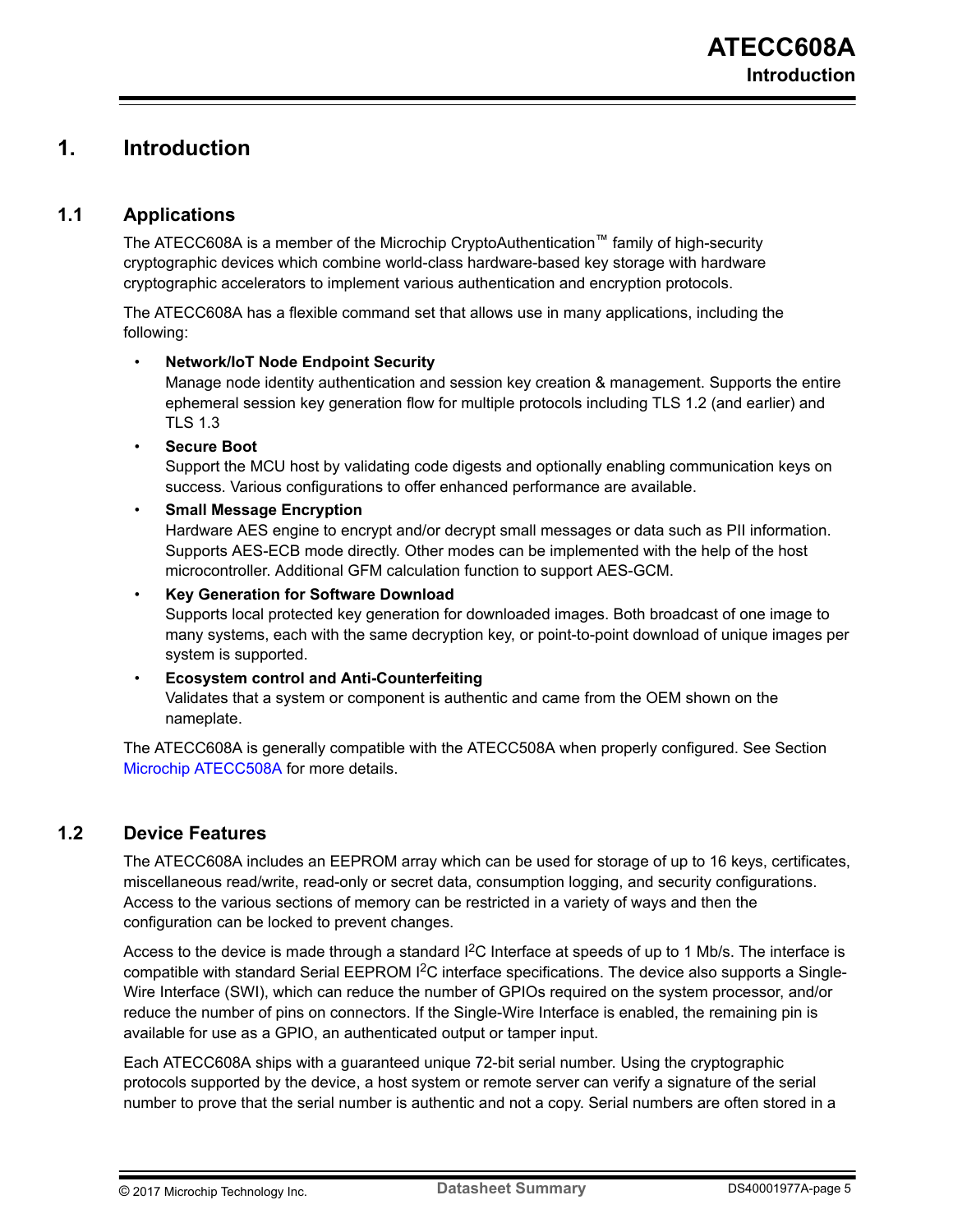<span id="page-5-0"></span>standard Serial EEPROM; however, these can be easily copied with no way for the host to know if the serial number is authentic or if it is a clone.

The ATECC608A features a wide array of defense mechanisms specifically designed to prevent physical attacks on the device itself, or logical attacks on the data transmitted between the device and the system. Hardware restrictions on the ways in which keys are used or generated provide further defense against certain styles of attack.

### **1.3 Cryptographic Operation**

The ATECC608A implements a complete asymmetric (public/private) key cryptographic signature solution based upon Elliptic Curve Cryptography and the ECDSA signature protocol. The device features hardware acceleration for the NIST standard P256 prime curve and supports the complete key life cycle from high quality private key generation, to ECDSA signature generation, ECDH key agreement, and ECDSA public key signature verification.

The hardware accelerator can implement such asymmetric cryptographic operations from ten to onethousand times faster than software running on standard microprocessors, without the usual high risk of key exposure that is endemic to standard microprocessors.

The ATECC608A also implements AES-128, SHA256 and multiple SHA derivatives such as HMAC(SHA), PRF (the key derivation function in TLS) and HKDF in hardware. Support is included for the Galois Field Multiply (aka Ghash) to facilitate GCM encryption/decryption/authentication.

The device is designed to securely store multiple private keys along with their associated public keys and certificates. The signature verification command can use any stored or an external ECC public key. Public keys stored within the device can be configured to require validation via a certificate chain to speed-up subsequent device authentications.

Random private key generation is supported internally within the device to ensure that the private key can never be known outside of the device. The public key corresponding to a stored private key is always returned when the key is generated and it may optionally be computed at a later time.

The ATECC608A can generate high-quality random numbers using its internal random number generator. This sophisticated function includes runtime health testing designed to ensure that the values generated from the internal noise source contain sufficient entropy at the current time, with the current device and under the current voltage and temperature conditions. The random number generator is designed to meet the requirements documented in the NIST 800-90A, 800-90B and 800-90C documents.

These random numbers can be employed for any purpose, including usage as part of the device's crypto protocols. Because each random number is guaranteed to be essentially unique from all numbers ever generated on this or any other device, their inclusion in the protocol calculation ensures that replay attacks (i.e. re-transmitting a previously successful transaction) will always fail.

The ATECC608A also supports a standard hash-based challenge-response protocol in order to allow its use across a wide variety of additional applications. In its most basic instantiation, the system sends a challenge to the device, which combines that challenge with a secret key via the MAC command and then sends the response back to the system. The device uses a SHA-256 cryptographic hash algorithm to make that combination so that an observer on the bus cannot derive the value of the secret key, but preserving that ability of a recipient to verify that the response is correct by performing the same calculation with a stored copy of the secret on the recipient's system. There are a wide variety of variations possible on this symmetric challenge/response theme.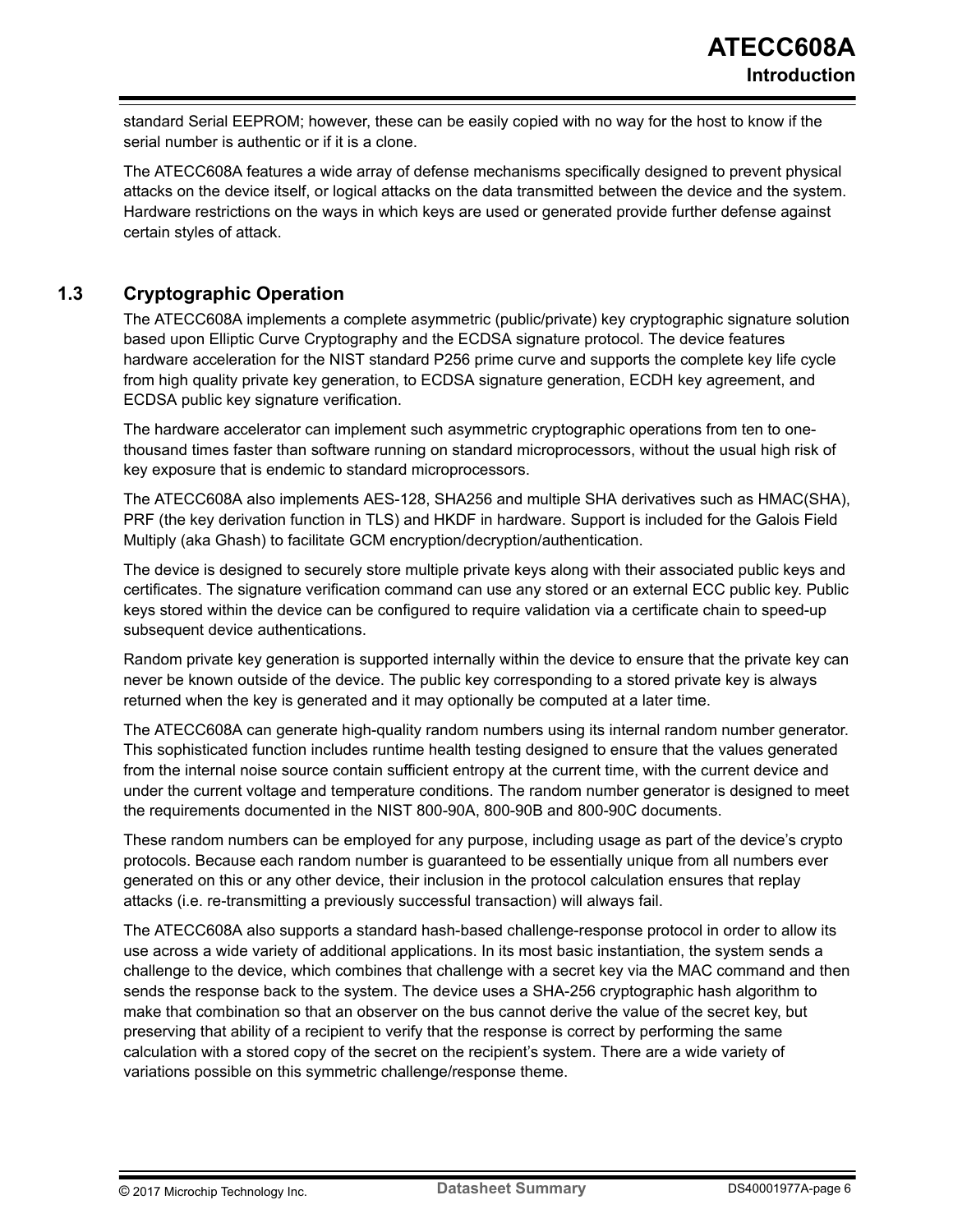## <span id="page-6-0"></span>**2. Electrical Characteristics**

### **2.1 Absolute Maximum Ratings\***

| <b>Operating Temperature</b>             | -40°C to +85°C          |
|------------------------------------------|-------------------------|
| <b>Storage Temperature</b>               | -65°C to +150°C         |
| <b>Maximum Operating Voltage</b>         | 6.0V                    |
| <b>DC Output Current</b>                 | 5.0 mA                  |
| Voltage on any pin -0.5V to (VCC + 0.5V) | $-0.5V$ to (VCC + 0.5V) |

**Note:**  Stresses beyond those listed under "Absolute Maximum Ratings" may cause permanent damage to the device. This is a stress rating only and functional operation of the device at these or any other conditions beyond those indicated in the operational sections of this specification are not implied. Exposure to absolute maximum rating conditions for extended periods may affect device reliability.

### **2.2 Reliability**

The ATECC608A is fabricated with the Microchip high reliability of the CMOS EEPROM manufacturing technology.

### **Table 2-1. EEPROM Reliability**

| <b>Parameter</b>                     | <b>Min</b> | <b>Typical</b> | <b>Max</b> | <b>Units</b>        |
|--------------------------------------|------------|----------------|------------|---------------------|
| Write Endurance at +85°C (Each Byte) | 400,000    |                |            | <b>Write Cycles</b> |
| Data Retention at +55°C              | 10         |                |            | Years               |
| Data Retention at +35°C              | 30         | 50             |            | Years               |
| Read Endurance                       |            | Unlimited      |            | <b>Read Cycles</b>  |

## **2.3 AC Parameters: All I/O Interfaces**

#### **Figure 2-1. AC Timing Diagram: All Interfaces**

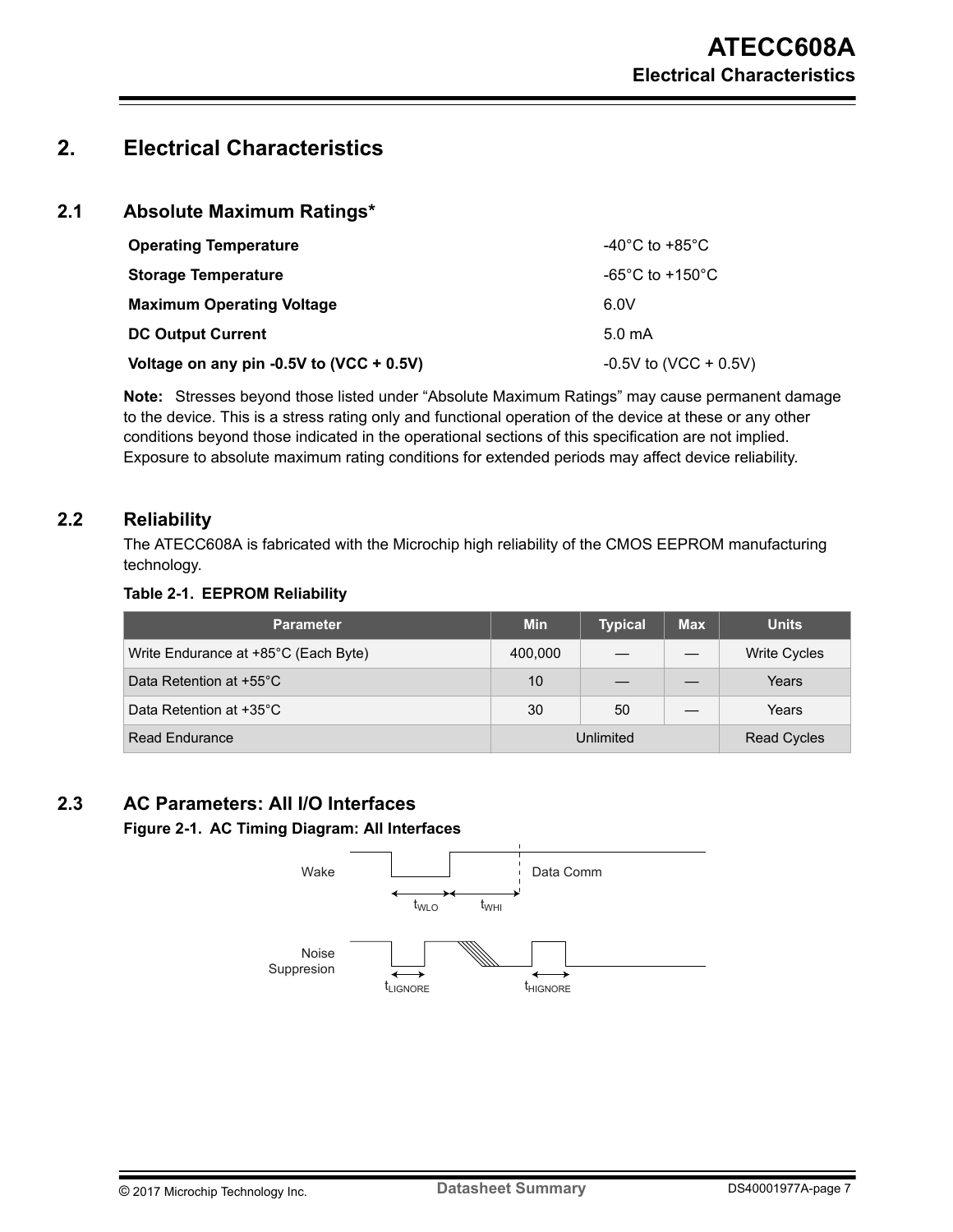| <b>Parameter</b>                            | <b>Symbol</b>               | <b>Direction</b>            | <b>Min</b> | <b>Typ</b> | <b>Max</b> | <b>Unit</b>  | <b>Conditions</b>                                                                                           |
|---------------------------------------------|-----------------------------|-----------------------------|------------|------------|------------|--------------|-------------------------------------------------------------------------------------------------------------|
| Power-Up<br>Delay <sup>(2)</sup>            | tpu                         | To Crypto<br>Authentication | 100        |            |            | μs           | Minimum time between V <sub>CC</sub> > V <sub>CC</sub> min<br>prior to measurement of twi $\Omega$ .        |
| Wake Low<br>Duration                        | tw <sub>LO</sub>            | To Crypto<br>Authentication | 60         |            |            | $\mu s$      |                                                                                                             |
| Wake High Delay<br>to Data Comm.            | twhl                        | To Crypto<br>Authentication | 1500       |            |            | μs           | SDA should be stable high for this entire<br>duration.                                                      |
| High Side Glitch<br><b>Filter at Active</b> | <b>HIGNOR</b><br>E A        | To Crypto<br>Authentication | $45^{(1)}$ |            |            | ns           | Pulses shorter than this in width will be<br>ignored by the device, regardless of its<br>state when active. |
| Low Side Glitch<br><b>Filter at Active</b>  | <b>LIGNORE</b><br>A         | To Crypto<br>Authentication | $45^{(1)}$ |            |            | ns           | Pulses shorter than this in width will be<br>ignored by the device, regardless of its<br>state when active. |
| Low Side Glitch<br>Filter at Sleep          | <b>LIGNORE</b><br>- S       | To Crypto<br>Authentication | $15^{(1)}$ |            |            | $\mu s$      | Pulses shorter than this in width will be<br>ignored by the device when in sleep mode.                      |
| Watchdog<br>Timeout                         | <b>tWATCHD</b><br><b>OG</b> | To Crypto<br>Authentication | 0.7        | 1.3        | 1.7        | s            | Time from wake until device is forced into<br>sleep mode if Config. ChipMode. Bit2 is 0.                    |
|                                             |                             |                             | 7.6        | 13         | 17         | $\mathbf{s}$ | Watchdog time: Config.ChipMode.Bit2 is 0.                                                                   |

<span id="page-7-0"></span>

|  | Table 2-2. AC Parameters: All I/O Interfaces |  |  |
|--|----------------------------------------------|--|--|
|--|----------------------------------------------|--|--|

#### **Note:**

- 1. These parameters are guaranteed through characterization, but not tested.
- 2. The power-up delay will be significantly longer if Power-On self test is enabled in the configuration zone.

## **2.3.1 AC Parameters: Single-Wire Interface**

**Figure 2-2. AC Timing Diagram: Single-Wire Interface**



#### **Table 2-3. AC Parameters: Single-Wire Interface**

Unless otherwise specified, applicable from  $T_A = -40^{\circ}C$  to  $+85^{\circ}C$ ,  $V_{CC} = +2.0V$  to  $+5.5V$ ,  $C_L = 100$  pF.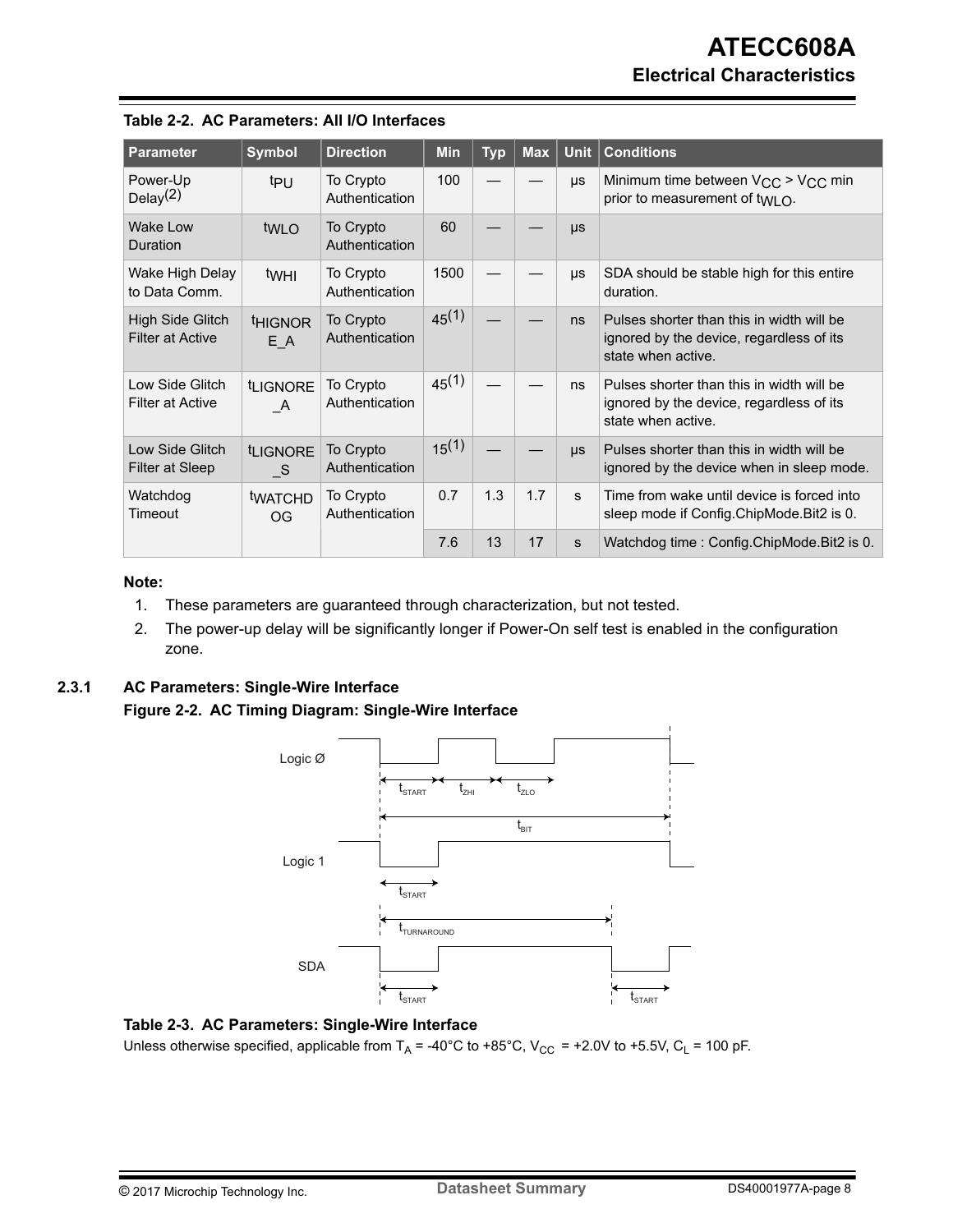## **ATECC608A Electrical Characteristics**

| <b>Parameter</b>               | <b>Symbol</b>                | <b>Direction</b>              | Min. | Typ. | Max. | <b>Unit</b> | <b>Conditions</b>                                                                                                                                                                                                                       |
|--------------------------------|------------------------------|-------------------------------|------|------|------|-------------|-----------------------------------------------------------------------------------------------------------------------------------------------------------------------------------------------------------------------------------------|
| <b>Start Pulse</b><br>Duration | tSTART                       | To Crypto<br>Authentication   | 4.10 | 4.34 | 4.56 | μs          |                                                                                                                                                                                                                                         |
|                                |                              | From Crypto<br>Authentication | 4.60 | 6    | 8.60 | $\mu s$     |                                                                                                                                                                                                                                         |
| Zero<br>Transmission           | tzHI                         |                               | 4.10 | 4.34 | 4.56 | μs          |                                                                                                                                                                                                                                         |
| <b>High Pulse</b>              |                              | From Crypto<br>Authentication | 4.60 | 6    | 8.60 | μs          |                                                                                                                                                                                                                                         |
| Zero<br>Transmission           | tzLO                         | To Crypto<br>Authentication   | 4.10 | 4.34 | 4.56 | μs          |                                                                                                                                                                                                                                         |
|                                | Low Pulse                    |                               | 4.60 | 6    | 8.60 | μs          |                                                                                                                                                                                                                                         |
| Bit Time(1)                    | t <sub>BIT</sub>             | To Crypto<br>Authentication   | 37   | 39   |      | μs          | If the bit time exceeds triMEOUT then<br>ATECC608A may enter the sleep mode                                                                                                                                                             |
|                                |                              | From Crypto<br>Authentication | 41   | 54   | 78   | μs          |                                                                                                                                                                                                                                         |
| <b>Turn Around</b><br>Delay    | <b>TURNARO</b><br><b>UND</b> | From Crypto<br>Authentication | 64   | 96   | 131  | μs          | ATECC608A will initiate the first low going<br>transition after this time interval following<br>the initial falling edge of the start pulse of<br>the last bit of the transmit flag.                                                    |
|                                |                              | To Crypto<br>Authentication   | 93   |      |      | $\mu s$     | After ATECC608A transmits the last bit of a<br>group, system must wait this interval before<br>sending the first bit of a flag. It is measured<br>from the falling edge of the start pulse of the<br>last bit transmitted by ATECC608A. |
| <b>IO Timeout</b>              | <b>TIMEOUT</b>               | To Crypto<br>Authentication   | 45   | 65   | 85   | ms          | ATECC608A may transition to the sleep<br>mode if the bus is inactive longer than this<br>duration.                                                                                                                                      |

**Note:**  START, ZLO, ZHI, and BIT are designed to be compatible with a standard UART running at 230.4 Kbaud for both transmit and receive. The UART should be set to seven data bits, no parity and one Stop bit.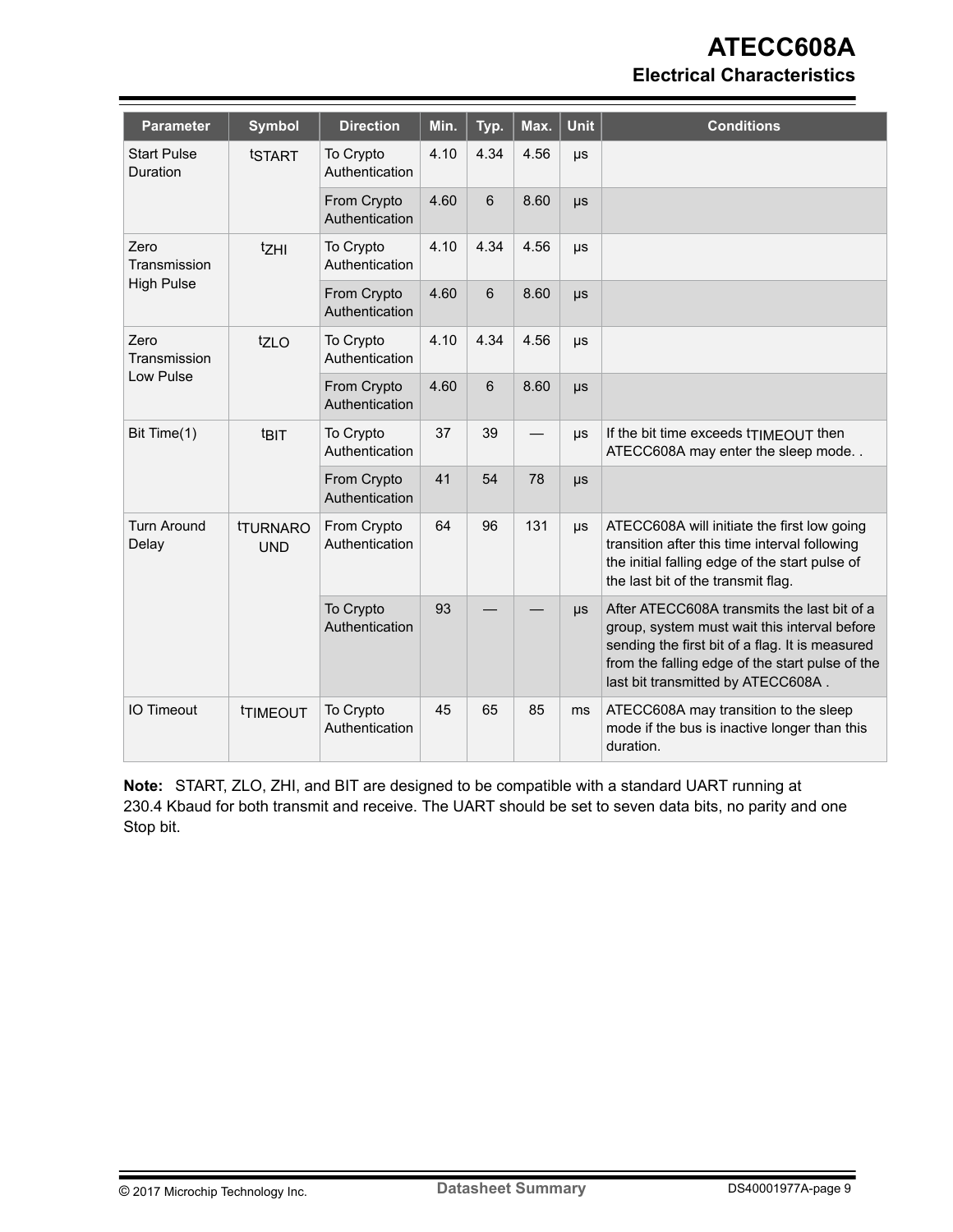## <span id="page-9-0"></span>**2.3.2 AC Parameters: I2C Interface**

**Figure 2-3. I2C Synchronous Data Timing**



### **Table 2-4. AC Characteristics of I2C Interface**

Unless otherwise specified, applicable over recommended operating range from  $T_A$  = -40°C to + 85°C, V<sub>CC</sub> = +2.0V to +5.5V,

 $C_L$  = 1 TTL Gate and 100 pF.

| <b>Parameter</b>                                                | <b>Symbol</b>          | Min.                     | Max.        | <b>Units</b> |
|-----------------------------------------------------------------|------------------------|--------------------------|-------------|--------------|
| <b>SCK Clock Frequency</b>                                      | fSCK                   | $\mathbf{0}$             | $\mathbf 1$ | <b>MHz</b>   |
| <b>SCK High Time</b>                                            | <b>THIGH</b>           | 400                      | —           | ns           |
| <b>SCK Low Time</b>                                             | tLOW                   | 400                      |             | ns           |
| <b>Start Setup Time</b>                                         | tsu.sta                | 250                      |             | ns           |
| Start Hold Time                                                 | t <sub>HD</sub> .STA   | 250                      |             | ns           |
| Stop Setup Time                                                 | tsu.sto                | 250                      |             | ns           |
| Data In Setup Time                                              | t <sub>SU.DAT</sub>    | 100                      |             | ns           |
| Data In Hold Time                                               | thd.DAT                | $\mathbf 0$              |             | ns           |
| Input Rise Time (1)                                             | <sup>t</sup> R         |                          | 300         | ns           |
| Input Fall Time (1)                                             | tF                     | $\overline{\phantom{0}}$ | 100         | ns           |
| Clock Low to Data Out Valid                                     | t <sub>AA</sub>        | 50                       | 550         | ns           |
| Data Out Hold Time                                              | t <sub>DH</sub>        | 50                       |             | ns           |
| <b>SMBus Timeout Delay</b>                                      | <b><i>ITIMEOUT</i></b> | 25                       | 75          | ms           |
| Time bus must be free before a new transmission can start $(1)$ | <b>t</b> BUF           | 500                      |             | ns           |

### **Note:**

- 1. Values are based on characterization and are not tested.
- 2. AC measurement conditions:
	- R<sub>L</sub> (connects between SDA and V<sub>CC</sub>): 1.2 kΩ (for V<sub>CC</sub> = +2.0V to +5.0V)
	- $-$  Input pulse voltages: 0.3V<sub>CC</sub> to 0.7V<sub>CC</sub>
	- Input rise and fall times: ≤ 50 ns
	- $-$  Input and output timing reference voltage:  $0.5V_{CC}$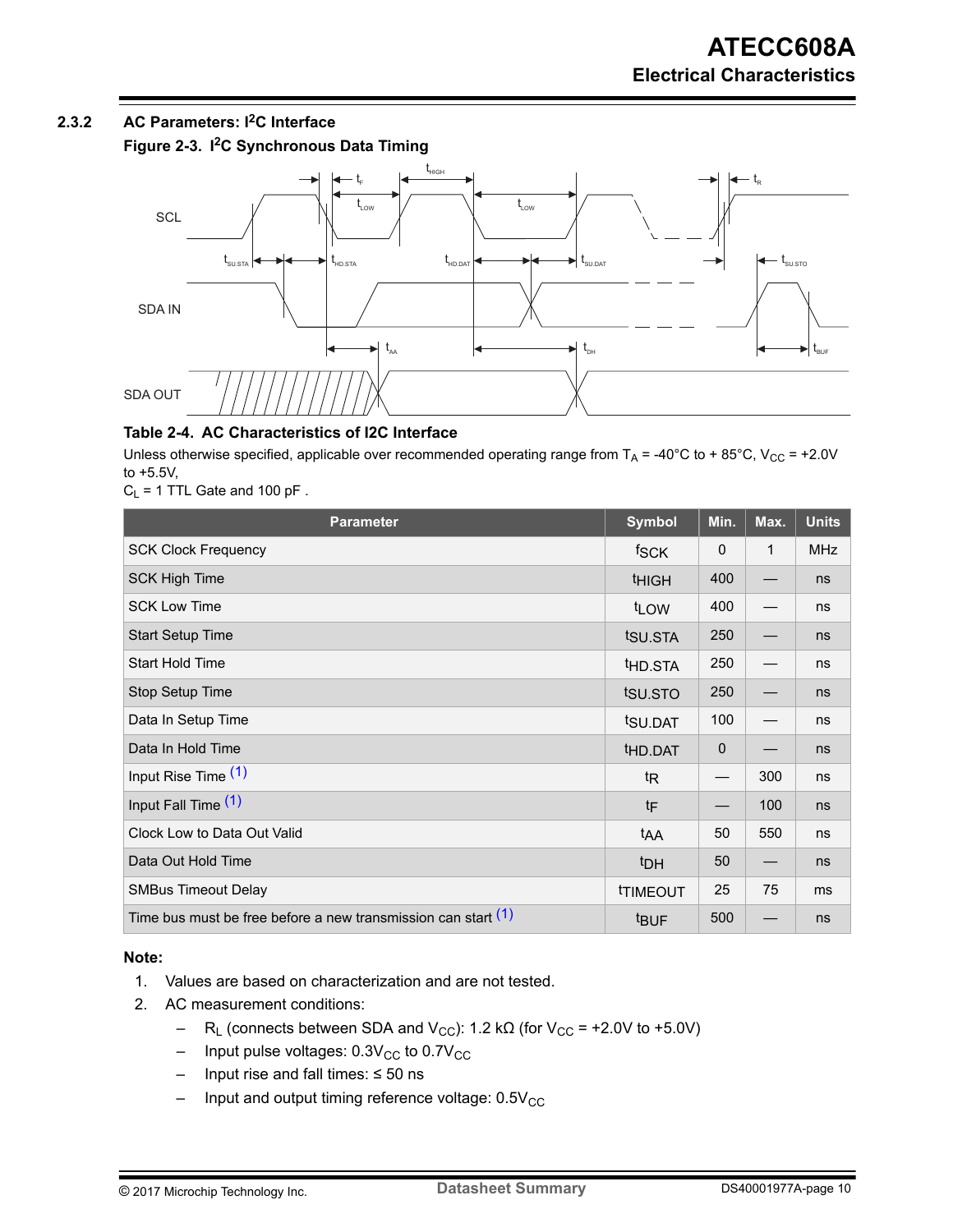## <span id="page-10-0"></span>**2.4 DC Parameters: All I/O Interfaces**

**Table 2-5. DC Parameters on All I/O Interfaces**

| <b>Parameter</b>                             | <b>Symbol</b>         | Min.  | Typ. | Max.           | <b>Unit</b>    | <b>Conditions</b>                                                                                              |
|----------------------------------------------|-----------------------|-------|------|----------------|----------------|----------------------------------------------------------------------------------------------------------------|
| <b>Ambient Operating</b><br>Temperature      | <b>TA</b>             | $-40$ |      | $+85$          | $^{\circ}C$    |                                                                                                                |
| Power Supply<br>Voltage                      | <b>V<sub>CC</sub></b> | 2.0   |      | 5.5            | $\vee$         |                                                                                                                |
| <b>Active Power</b><br><b>Supply Current</b> | <b>ICC</b>            |       | 2    | 3              | mA             | Waiting for I/O during I/O transfers or execution of non-<br>ECC commands. Independent of Clock Divider value. |
|                                              |                       |       |      | 14             | m <sub>A</sub> | During ECC command execution. Clock divider = $0x0$                                                            |
|                                              |                       |       |      | 6              | mA             | During ECC command execution. Clock divider = $0x5$                                                            |
|                                              |                       |       |      | 3              | m <sub>A</sub> | During ECC command execution. Clock divider = $0xD$                                                            |
| <b>Idle Power Supply</b><br>Current          | <b>IDLE</b>           |       | 800  |                | μA             | When device is in idle mode,<br>VSDA and VSCI < $0.4V$ or $>$ VCC $-0.4$                                       |
| <b>Sleep Current</b>                         | <b>ISLEEP</b>         |       | 30   | 150            | nA             | When device is in sleep mode, $V_{CC} \leq 3.6V$ ,<br>VSDA and VSCL < 0.4V or > VCC - 0.4, TA $\leq$ 55°C      |
|                                              |                       |       |      | $\overline{2}$ | μA             | When device is in sleep mode.                                                                                  |
| <b>Output Low</b><br>Voltage                 | <b>VOL</b>            |       |      | 0.4            | $\vee$         | When device is in active mode,<br>$VCC = 2.5$ to 5.5V                                                          |
| Output Low<br>Current                        | <b>IOL</b>            |       |      | $\overline{4}$ | m <sub>A</sub> | When device is in active mode,<br>$V_{\text{CC}}$ = 2.5 to 5.5V, $V_{\text{OL}}$ = 0.4V                        |
| Theta JA                                     | $\Theta$ JA           |       | 166  |                | $\degree$ C/W  | SOIC (SSH)                                                                                                     |
|                                              |                       |       | 173  |                | $\degree$ C/W  | <b>UDFN (MAH)</b>                                                                                              |
|                                              |                       |       | 146  |                | $\degree$ C/W  | <b>RBH</b>                                                                                                     |

### **2.4.1 VIH and VIL Specifications**

The input levels of the device will vary dependent on the mode and voltage of the device. The input voltage thresholds when in Sleep or Idle mode are dependent on the  $V_{CC}$  level as shown in [Figure 2-4.](#page-11-0) When in sleep or idle mode the TTLenable bit has no effect.

When the device is active (i.e., not in Sleep or Idle mode), the input voltage thresholds are different depending upon the state of TTLenable (bit 1) within the ChipMode byte in the Configuration zone of the EEPROM. If the voltage supplied to the  $V_{CC}$  pin of the ATECC608A is different than the system voltage to which the input pull-up resistor is connected, then the system designer may choose to set TTLenable to zero, which enables a fixed input threshold by curves in VIL\_ACT and VIH\_ACT in [Figure 2-4](#page-11-0). [Table 2-6,](#page-11-0) which applies only when the device is active, presents the guaranteed levels of operation when operating in this mode: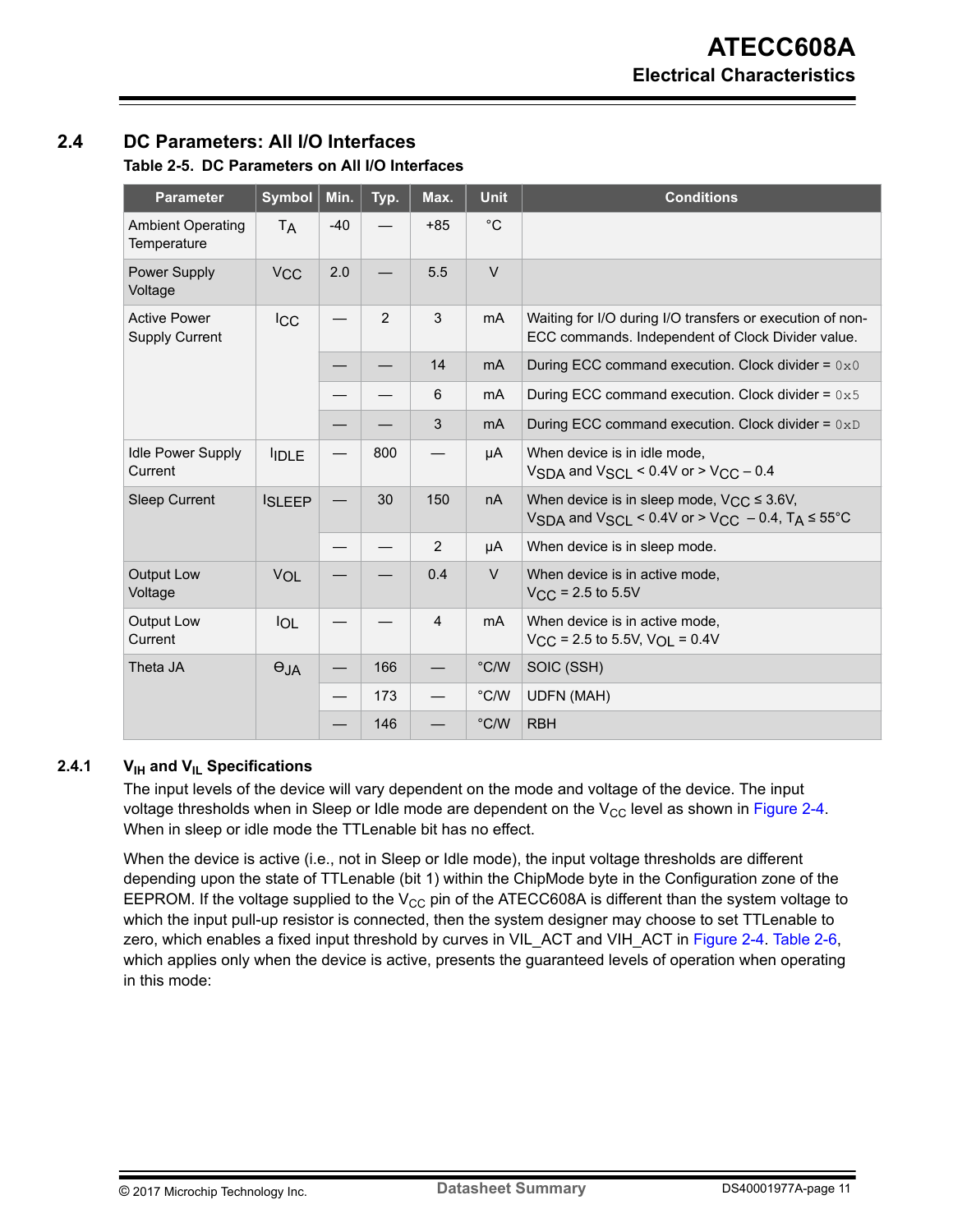| <b>Parameter</b>   | <b>Symbol</b> | Min.   | Typ. | Max.               | <b>Unit</b> | $\vert$ Conditions                                                                                   |
|--------------------|---------------|--------|------|--------------------|-------------|------------------------------------------------------------------------------------------------------|
| Input Low Voltage  | VIL           | $-0.5$ |      | 0.5                | V           | When device is active and TTLenable bit in<br>configuration memory is zero; otherwise, see<br>above. |
| Input High Voltage | VIH           | 1.5    |      | $V_{\rm CC}$ + 0.5 |             | When device is active and TTLenable bit in<br>configuration memory is zero; otherwise, see<br>above. |

<span id="page-11-0"></span>

|  |  |  |  | Table 2-6. $V_{IL}$ , $V_{IH}$ on All I/O Interfaces (TTLenable = 0) |  |
|--|--|--|--|----------------------------------------------------------------------|--|
|--|--|--|--|----------------------------------------------------------------------|--|





When a common voltage is used for the ATECC608A  $V_{CC}$  pin and the input pull-up resistor, then the TTLenable bit should be set to a one, which permits the input thresholds to track the supply as shown in [Figure 2-5.](#page-12-0)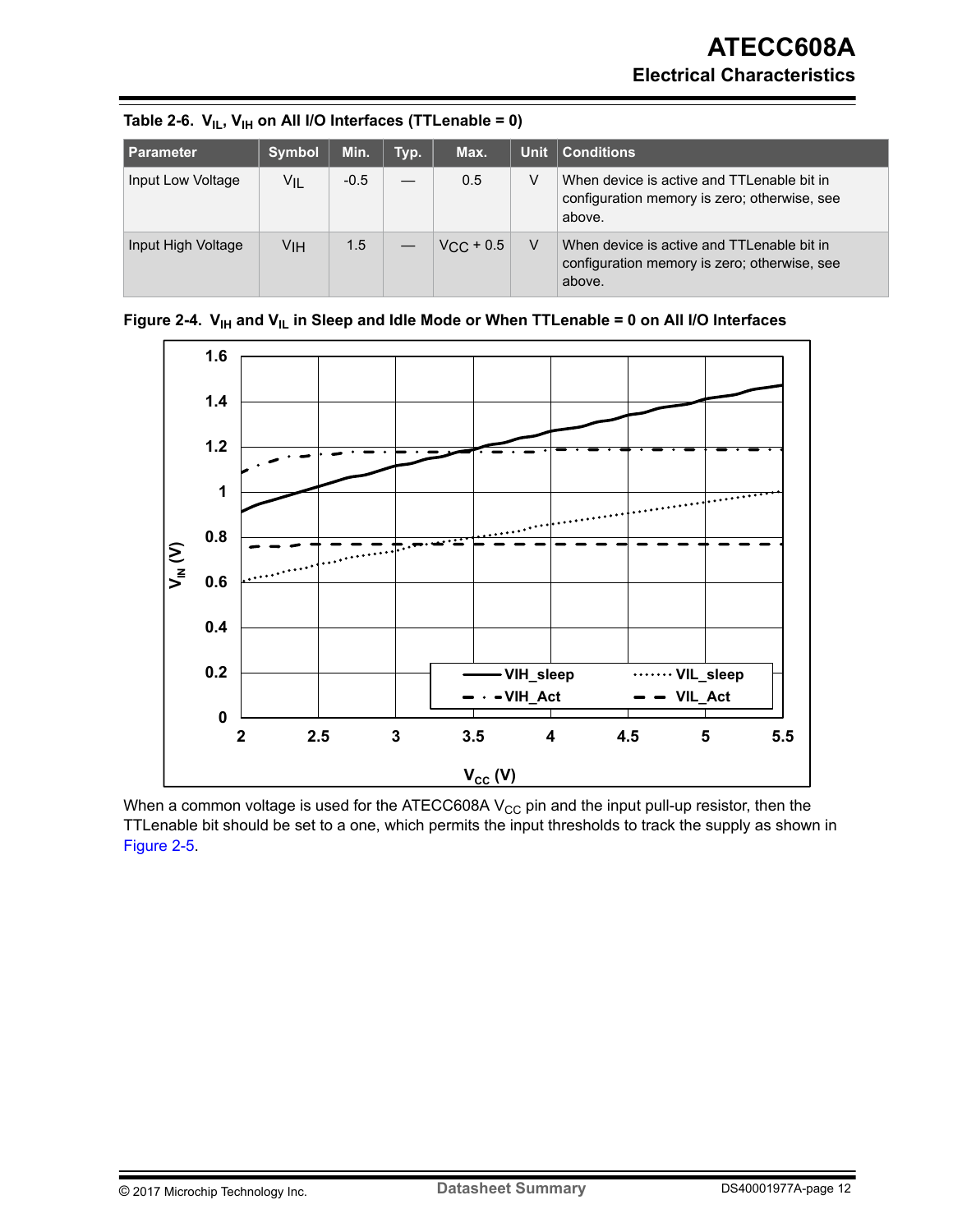## **ATECC608A Electrical Characteristics**



<span id="page-12-0"></span>Figure 2-5. V<sub>IH</sub> and V<sub>IL</sub> When Active and TTLenable = 1 on All I/O Interfaces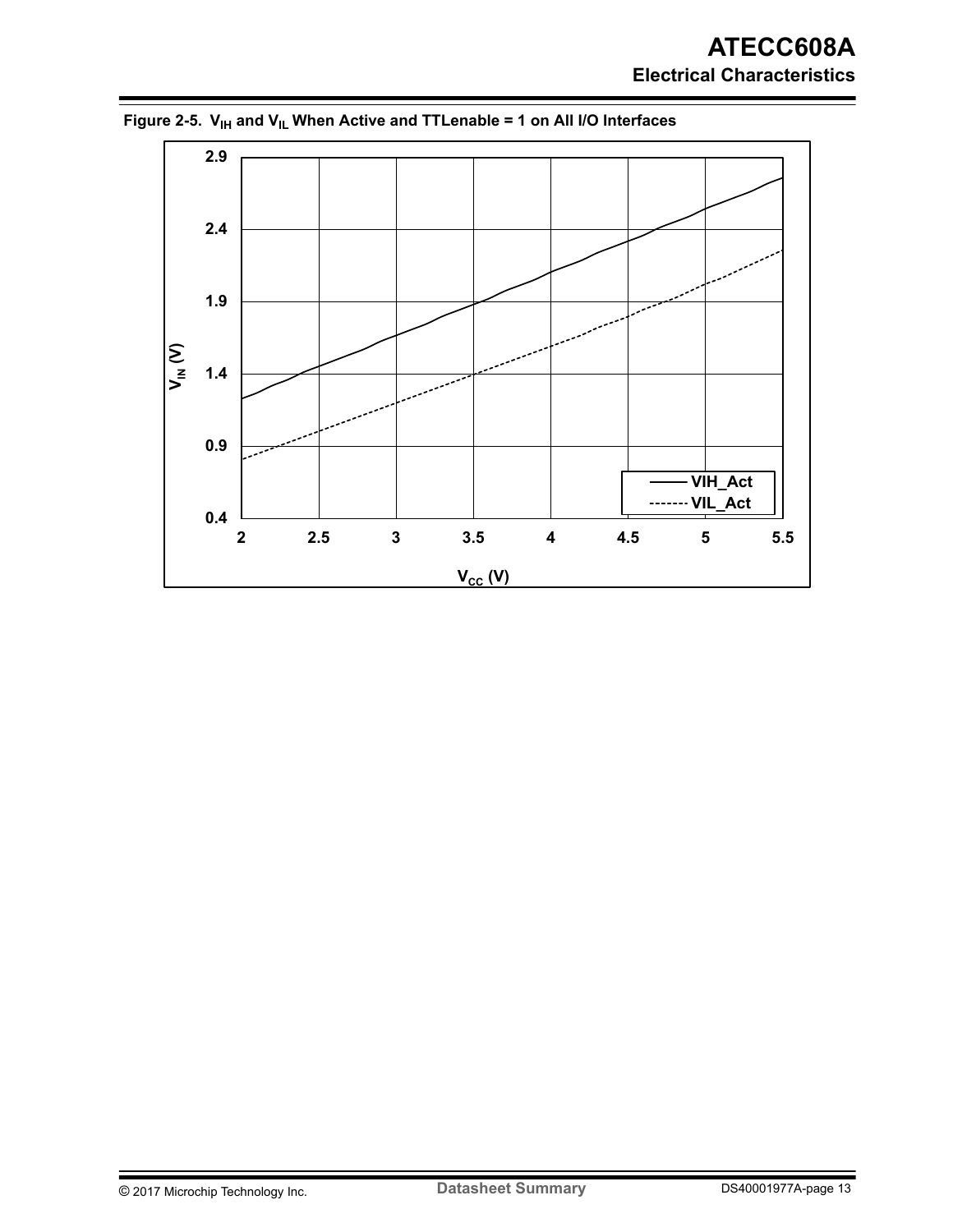## <span id="page-13-0"></span>**3. Compatibility**

### **3.1 Microchip ATECC508A**

The ATECC608A is designed to be fully compatible with the ATECC508A devices with the limited exception of the functions listed below. If the ATECC608A is properly configured, software written for the ATECC508A should work with the ATECC608A without any required changes, again with the exception of the functions listed below.

**Note:**  Most elements of the configuration zone in the ATECC608A are identical in both location and value with the ATECC508A. However, the initial values that had been stored in the LastKeyUse field may need to be changed to conform to the new definition of those bytes which can be found in this document. That field contained the initial count for the Slot 15 limited use function which is supported in the ATECC608A via the monotonic counters.

### **3.1.1 New Features in ATECC608A vs. ATECC508A**

- Secure boot function, with IO encryption and authentication
- KDF command, supporting PRF, HKDF, AES
- AES command, including encrypt/decrypt
- GFM calculation function for GCM AEAD mode of AES
- Updated NIST SP800-90 A/B/C Random Number Generator
- Flexible SHA/HMAC command with context save/restore
- SHA command execution time significantly reduced
- Volatile Key Permitting to prevent device transfer
- Transport Key Locking to protect programmed devices during delivery
- Counter Limit Match function
- Ephemeral key generation in SRAM, also supported with ECDH and KDF
- Verify command output can be validated with a MAC
- Encrypted output for ECDH
- Added self test command, optional automatic power-on self test
- Unaligned public key for built-in X.509 cert key validation
- Optional power reduction at increased execution time
- Programmable I2C address after data (secret) zone lock

#### **3.1.2 Features Eliminated in ATECC608A vs. ATECC508A**

- HMAC command removed, replaced via new more powerful SHA command
- OTP consumption mode eliminated, now read only
- Pause command eliminated along with related Selector function in UpdateExtra
- Slot 15 special limited use eliminated, replaced with standard monotonic counter limited use
- SHA command no longer uses TempKey during calculation, result in TempKey is unchanged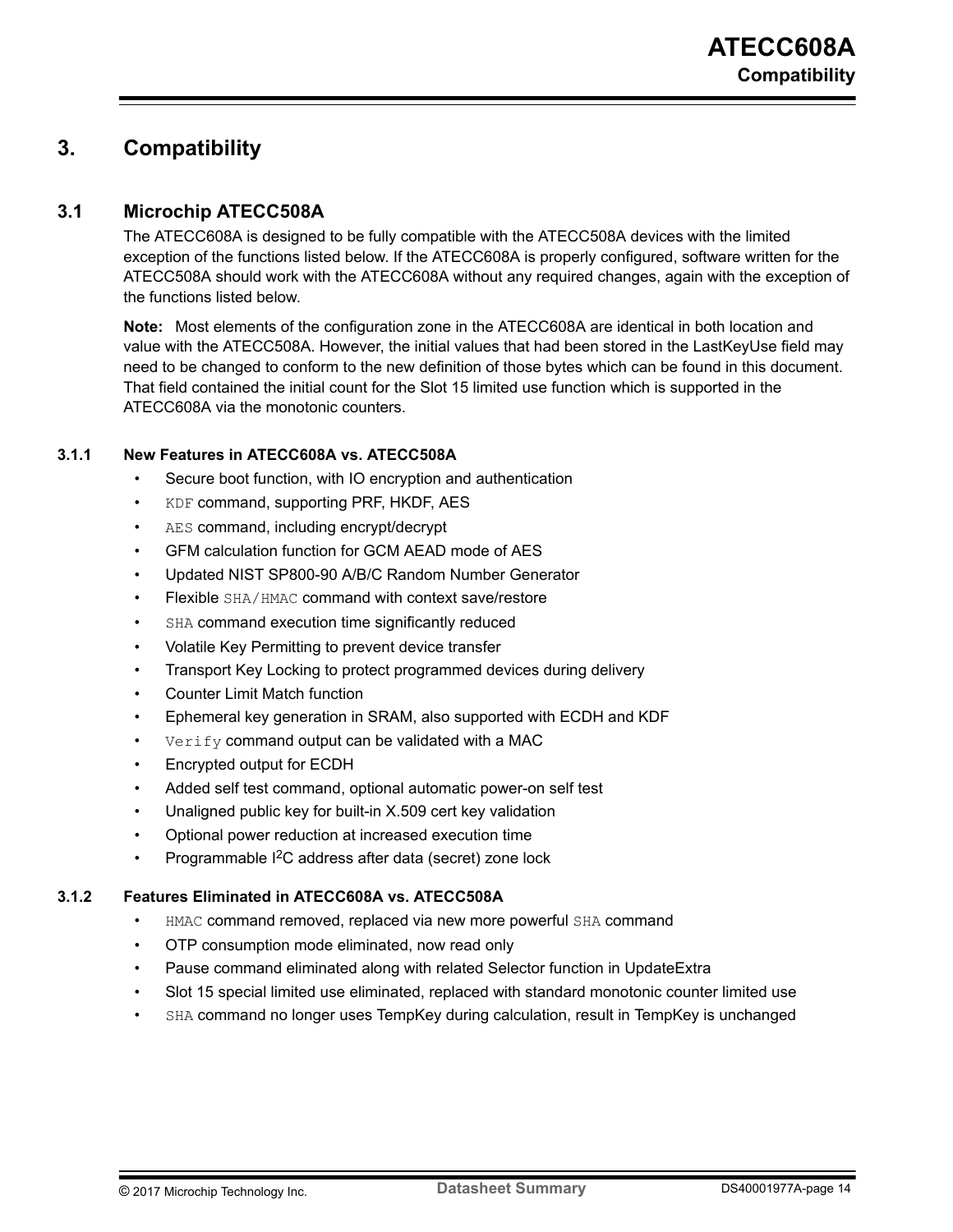### <span id="page-14-0"></span>**3.2 Microchip ATSHA204A, ATECC108A**

The ATECC608A is generally compatible with all ATSHA204/A and ATECC108/A devices. If properly configured, it can be used in most situations where these devices are currently employed. For ATSHA204A and ATECC108A compatibility restrictions, see the ATECC508A data sheet.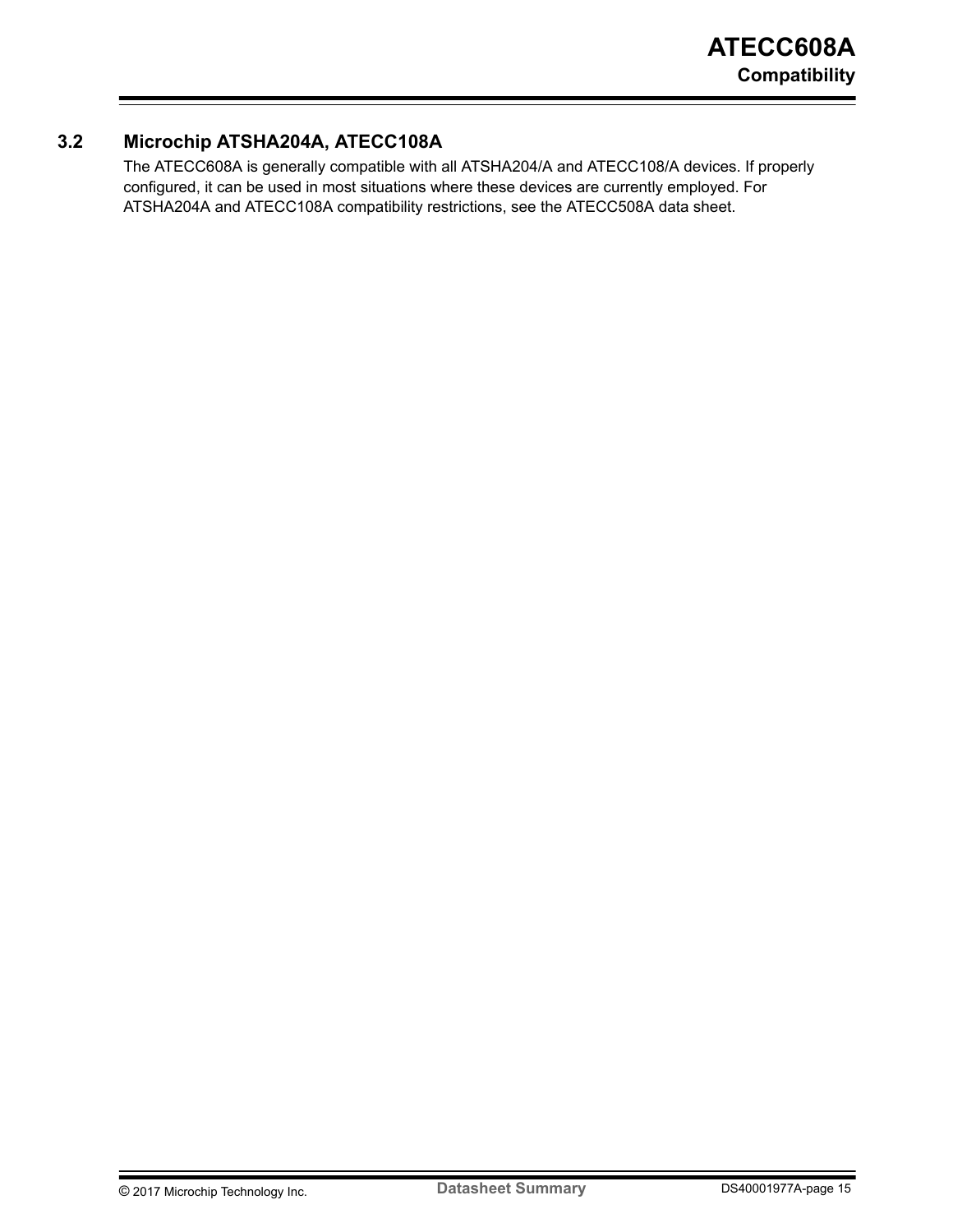## <span id="page-15-0"></span>**4. Package Marking Information**

As part of Microchip's overall security features, the part mark for all crypto devices is intentionally vague. The marking on the top of the package does not provide any information as to the actual device type or the manufacturer of the device. The alphanumeric code on the package provides manufacturing information and will vary with assembly lot. The packaging mark should not be used as part of any incoming inspection procedure.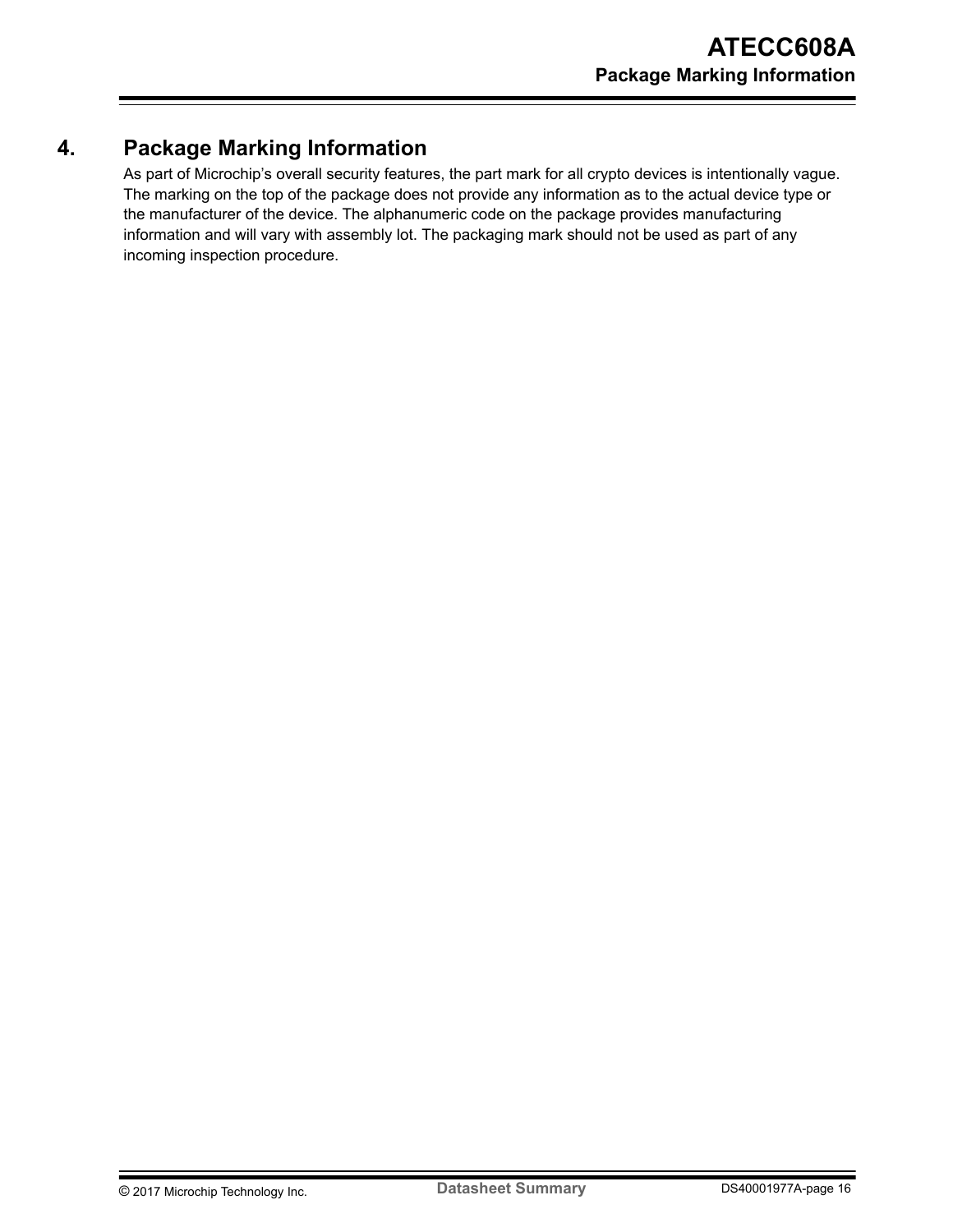## <span id="page-16-0"></span>**5. Package Drawings**

### **5.1 8-lead SOIC**

**8-Lead Plastic Small Outline - Narrow, 3.90 mm (.150 In.) Body [SOIC] Atmel Legacy**

For the most current package drawings, please see the Microchip Packaging Specification located at http://www.microchip.com/packaging **Note:**



Microchip Technology Drawing No. C04-057-Atmel Rev D Sheet 1 of 2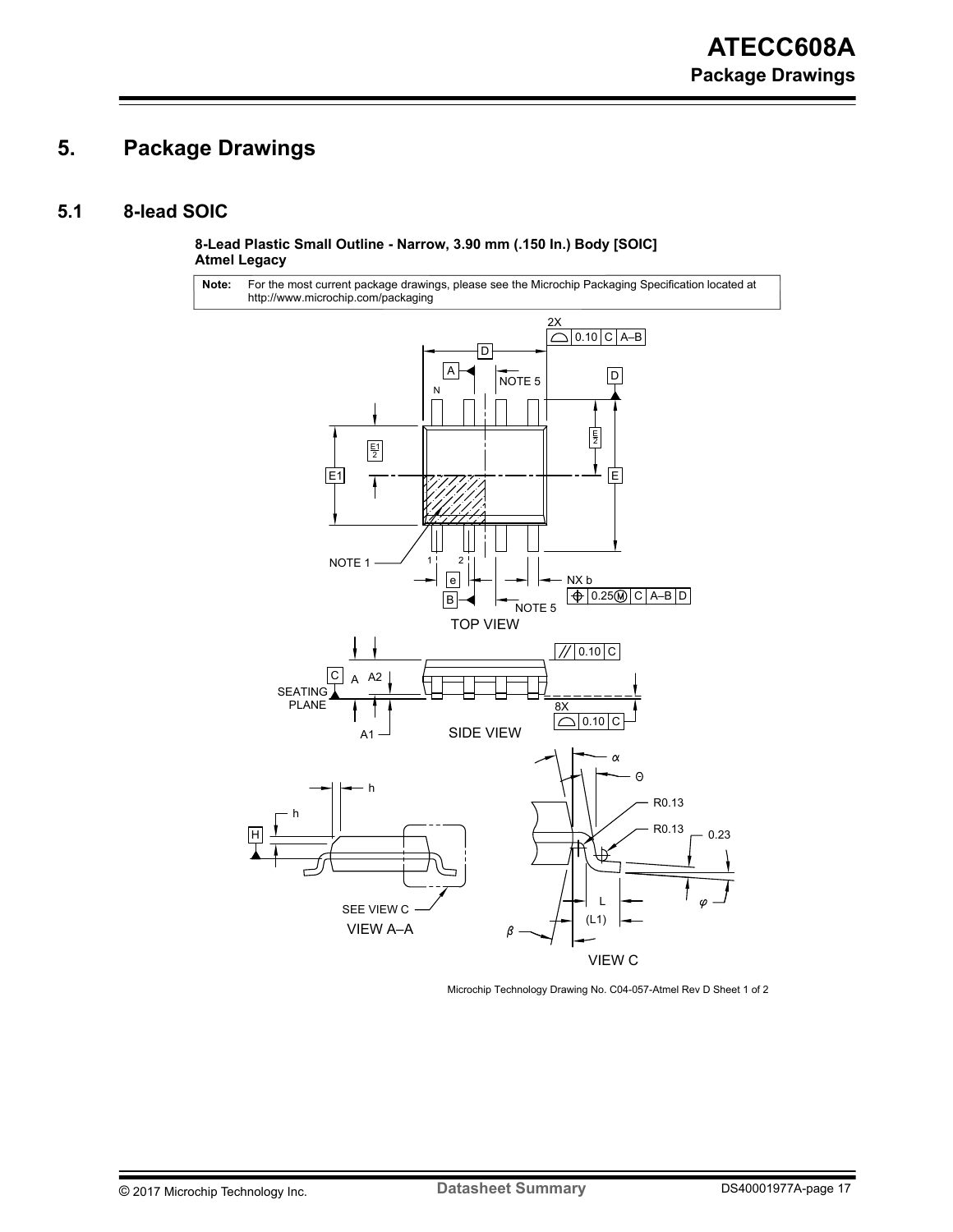#### **8-Lead Plastic Small Outline - Narrow, 3.90 mm (.150 In.) Body [SOIC] Atmel Legacy**

For the most current package drawings, please see the Microchip Packaging Specification located at http://www.microchip.com/packaging **Note:**



|                          | <b>MILLIMETERS</b> |             |            |              |
|--------------------------|--------------------|-------------|------------|--------------|
| <b>Dimension Limits</b>  |                    | <b>MIN</b>  | <b>NOM</b> | <b>MAX</b>   |
| Number of Pins           | N                  | 8           |            |              |
| Pitch                    | e                  |             | 1.27 BSC   |              |
| Overall Height           | Α                  |             |            | 1.75         |
| Molded Package Thickness | A2                 | 1.25        |            |              |
| Standoff<br>ş            | A1                 | 0.10        |            | 0.25         |
| Overall Width            | E                  | 6.00 BSC    |            |              |
| Molded Package Width     | E1                 | 3.90 BSC    |            |              |
| Overall Length           | D                  | 4.90 BSC    |            |              |
| Chamfer (Optional)       | h                  | 0.25        |            | 0.50         |
| Foot Length              | L                  | 0.40        |            | 1.27         |
| Footprint                | L1                 | 1.04 REF    |            |              |
| Foot Angle               | φ                  | $0^{\circ}$ |            | $8^{\circ}$  |
| <b>Lead Thickness</b>    | c                  | 0.17        |            | 0.25         |
| <b>Lead Width</b>        | b                  | 0.31        |            | 0.51         |
| Mold Draft Angle Top     | α                  | $5^\circ$   |            | $15^{\circ}$ |
| Mold Draft Angle Bottom  | β                  | $5^\circ$   |            | $15^{\circ}$ |

Notes:

1. Pin 1 visual index feature may vary, but must be located within the hatched area.

2. § Significant Characteristic

protrusions shall not exceed 0.15mm per side. 3. Dimensions D and E1 do not include mold flash or protrusions. Mold flash or

4. Dimensioning and tolerancing per ASME Y14.5M

REF: Reference Dimension, usually without tolerance, for information purposes only. BSC: Basic Dimension. Theoretically exact value shown without tolerances.

5. Datums A & B to be determined at Datum H.

Microchip Technology Drawing No. C04-057-OA Rev D Sheet 2 of 2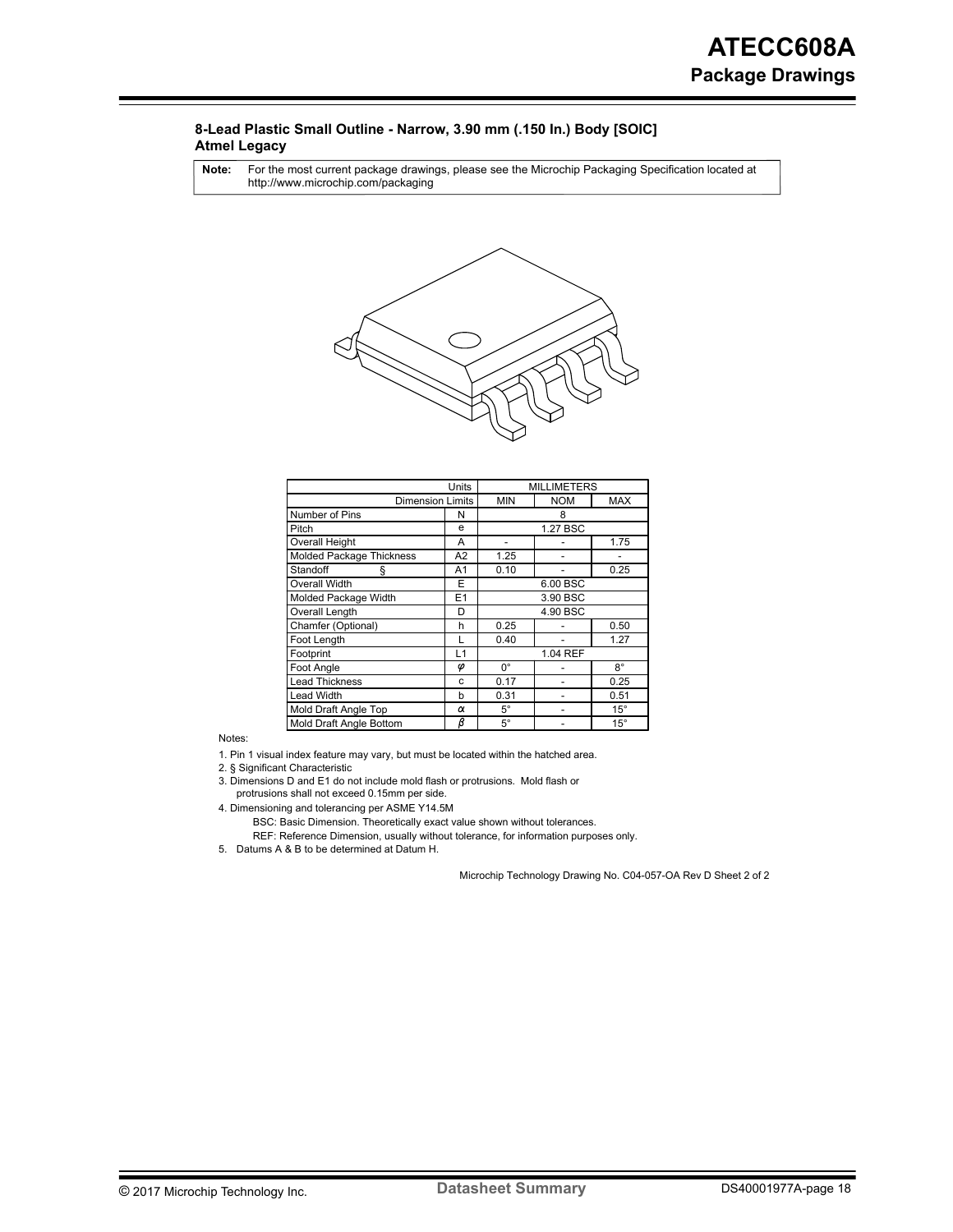#### **8-Lead Plastic Small Outline - Narrow, 3.90 mm (.150 In.) Body [SOIC] Atmel Legacy**

For the most current package drawings, please see the Microchip Packaging Specification located at http://www.microchip.com/packaging **Note:**



#### RECOMMENDED LAND PATTERN

|                                       | Units I<br><b>MILLIMETERS</b> |            |            |            |
|---------------------------------------|-------------------------------|------------|------------|------------|
| Dimension Limits                      |                               | <b>MIN</b> | <b>NOM</b> | <b>MAX</b> |
| <b>Contact Pitch</b>                  | F                             |            | 1.27 BSC   |            |
| <b>Contact Pad Spacing</b>            |                               |            | 5.40       |            |
| Contact Pad Width (X8)                | X1                            |            |            | 0.60       |
| $\sqrt{4}$<br>Contact Pad Length (X8) |                               |            |            | 1.55       |

Notes:

1. Dimensioning and tolerancing per ASME Y14.5M

BSC: Basic Dimension. Theoretically exact value shown without tolerances.

Microchip Technology Drawing C04-2057-M6B Rev B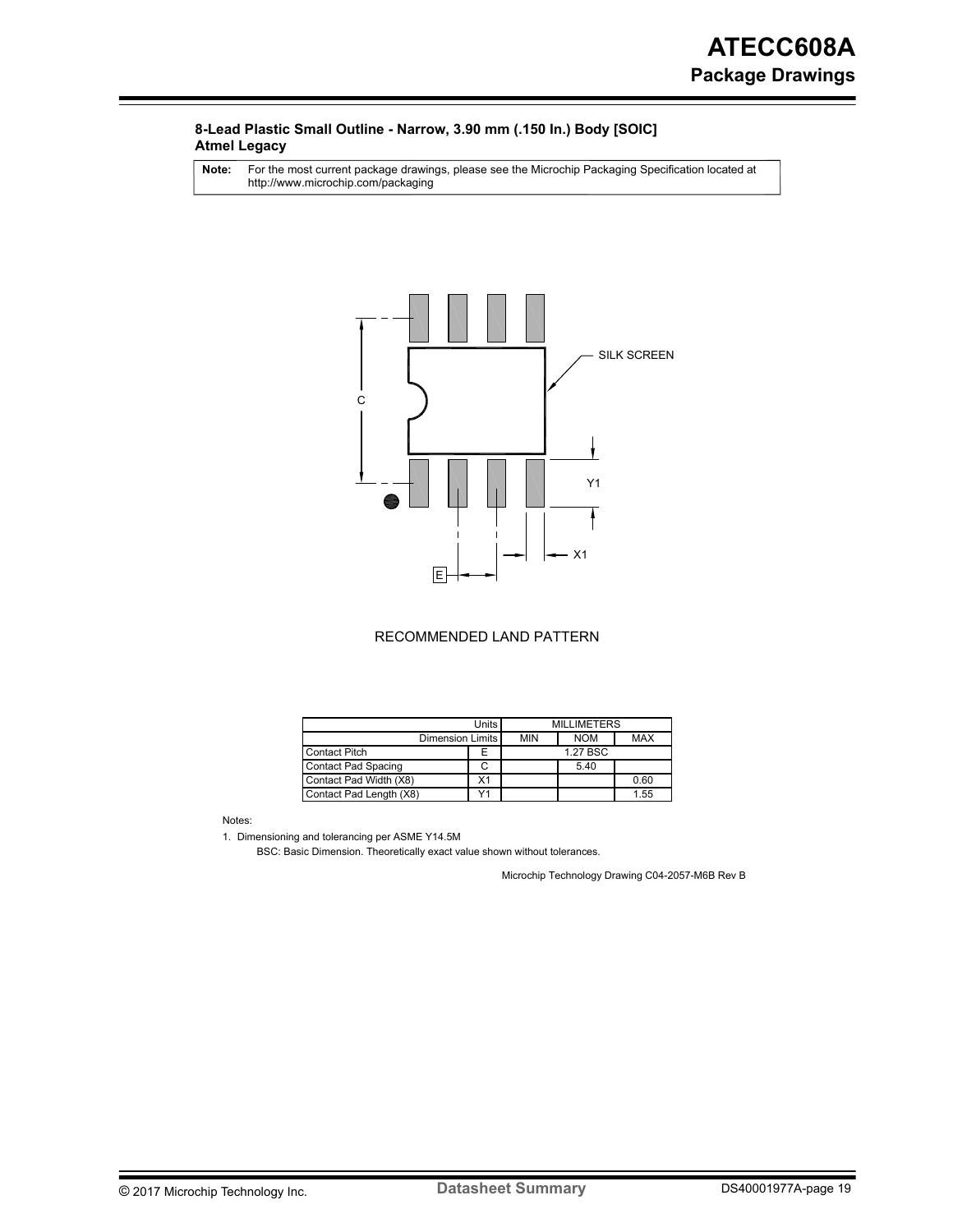## <span id="page-19-0"></span>**5.2 8-pad UDFN**

#### **8-Lead Ultra Thin Plastic Dual Flat, No Lead Package (Q4B) - 2x3 mm Body [UDFN] Atmel Legacy YNZ Package**

For the most current package drawings, please see the Microchip Packaging Specification located at http://www.microchip.com/packaging **Note:**



Microchip Technology Drawing C04-21355-Q4B Rev A Sheet 1 of 2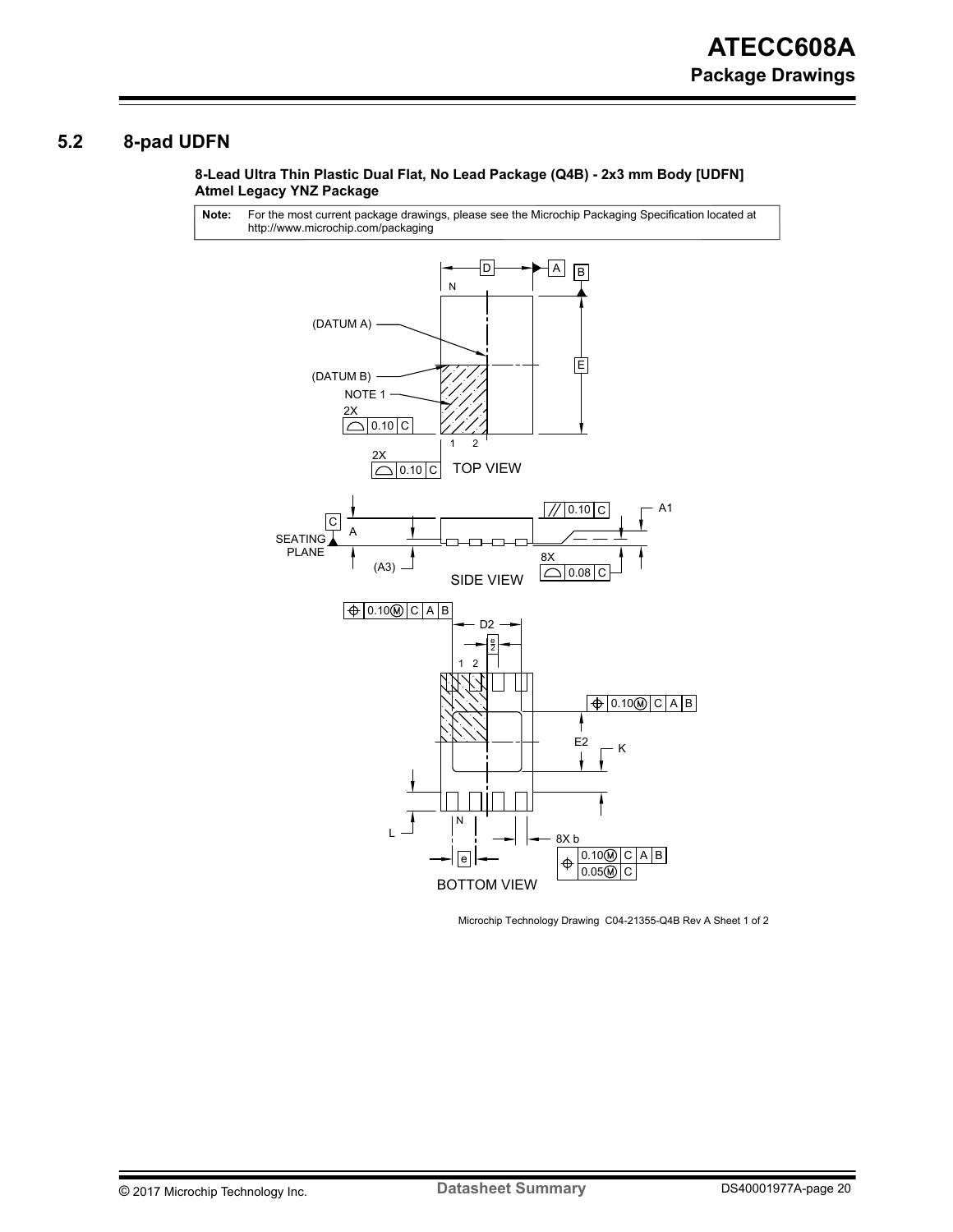#### **8-Lead Ultra Thin Plastic Dual Flat, No Lead Package (Q4B) - 2x3 mm Body [UDFN] Atmel Legacy YNZ Package**

For the most current package drawings, please see the Microchip Packaging Specification located at http://www.microchip.com/packaging **Note:**



|                                      | Units                   |                      | <b>MILLIMETERS</b> |            |  |
|--------------------------------------|-------------------------|----------------------|--------------------|------------|--|
|                                      | <b>Dimension Limits</b> |                      | <b>NOM</b>         | <b>MAX</b> |  |
| Number of Terminals                  | N                       |                      | 8                  |            |  |
| Pitch                                | e                       |                      | 0.50 BSC           |            |  |
| <b>Overall Height</b>                | A                       | 0.50                 | 0.55               | 0.60       |  |
| Standoff                             | A1                      | 0.00                 | 0.02               | 0.05       |  |
| <b>Terminal Thickness</b>            | A <sub>3</sub>          | 0.152 REF            |                    |            |  |
| Overall Length                       | D                       | 2.00 BSC             |                    |            |  |
| <b>Exposed Pad Length</b>            | D <sub>2</sub>          | 1.40<br>1.50<br>1.60 |                    |            |  |
| <b>Overall Width</b>                 | F                       | 3.00 BSC             |                    |            |  |
| <b>Exposed Pad Width</b>             | E <sub>2</sub>          | 1.20                 | 1.30               | 1.40       |  |
| <b>Terminal Width</b>                | b                       | 0.18                 | 0.25               | 0.30       |  |
| <b>Terminal Length</b>               |                         | 0.35                 | 0.40               | 0.45       |  |
| Terminal-to-Exposed-Pad<br>K<br>0.20 |                         |                      |                    |            |  |

Notes:

1. Pin 1 visual index feature may vary, but must be located within the hatched area.

2. Package is saw singulated

3. Dimensioning and tolerancing per ASME Y14.5M

BSC: Basic Dimension. Theoretically exact value shown without tolerances.

REF: Reference Dimension, usually without tolerance, for information purposes only.

Microchip Technology Drawing C04-21355-Q4B Rev A Sheet 2 of 2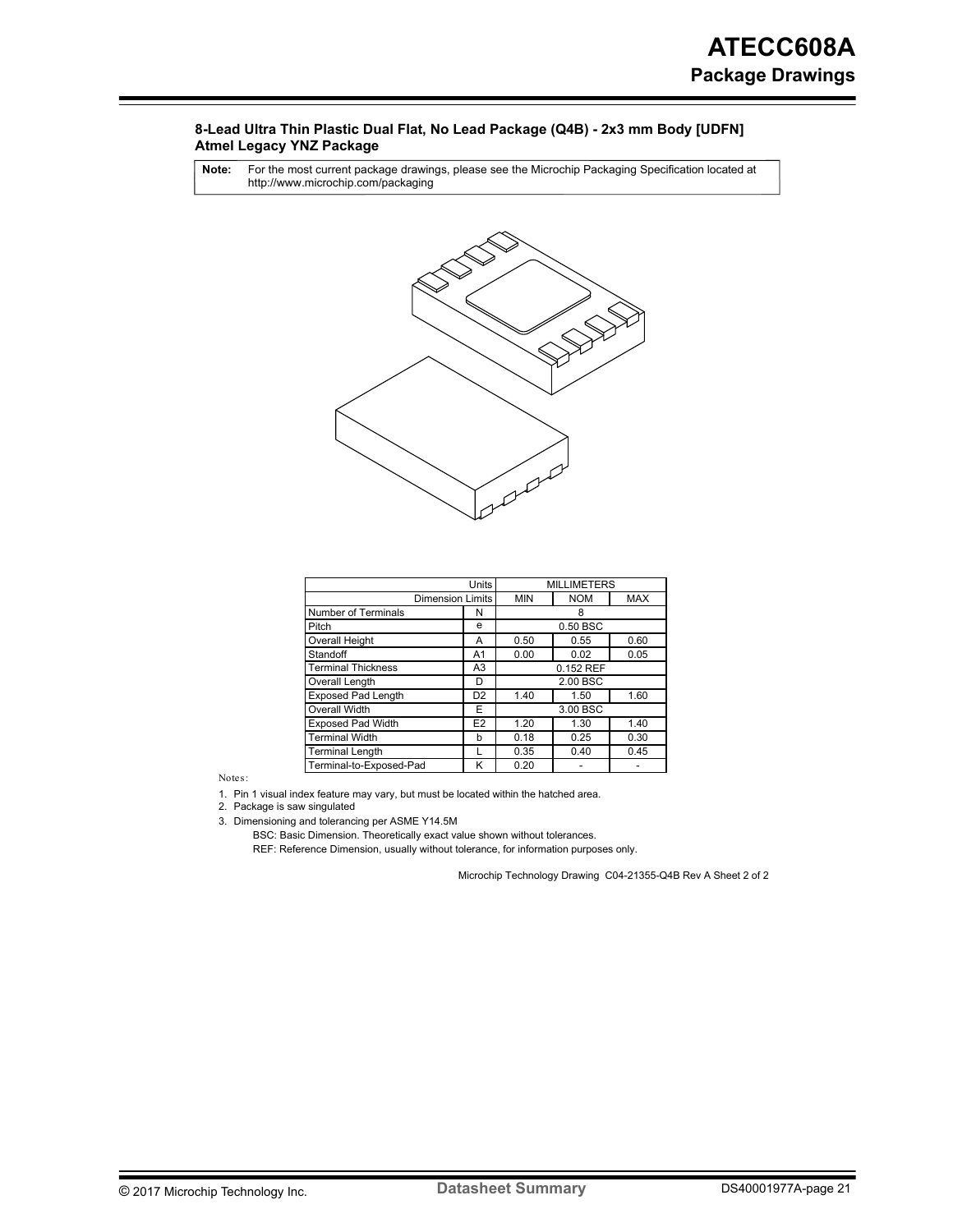#### **8-Lead Ultra Thin Plastic Dual Flat, No Lead Package (Q4B) - 2x3 mm Body [UDFN] Atmel Legacy YNZ Package**

For the most current package drawings, please see the Microchip Packaging Specification located at http://www.microchip.com/packaging **Note:**



#### RECOMMENDED LAND PATTERN

|                                 | <b>MILLIMETERS</b> |            |            |      |
|---------------------------------|--------------------|------------|------------|------|
| <b>Dimension Limits</b>         | <b>MIN</b>         | <b>NOM</b> | <b>MAX</b> |      |
| <b>Contact Pitch</b>            | Е                  | 0.50 BSC   |            |      |
| Optional Center Pad Width       | X2                 |            |            | 1.60 |
| Optional Center Pad Length      | Y2                 |            |            | 1.40 |
| <b>Contact Pad Spacing</b>      | С                  |            | 2.90       |      |
| Contact Pad Width (X8)          | X <sub>1</sub>     |            |            | 0.30 |
| Contact Pad Length (X8)         | Y1                 |            |            | 0.85 |
| Contact Pad to Center Pad (X8)  | G1                 | 0.20       |            |      |
| Contact Pad to Contact Pad (X6) | G <sub>2</sub>     | 0.33       |            |      |
| <b>Thermal Via Diameter</b>     | v                  |            | 0.30       |      |
| <b>Thermal Via Pitch</b>        |                    | 1.00       |            |      |

Notes:

1. Dimensioning and tolerancing per ASME Y14.5M

BSC: Basic Dimension. Theoretically exact value shown without tolerances.

2. For best soldering results, thermal vias, if used, should be filled or tented to avoid solder loss during reflow process

Microchip Technology Drawing C04-21355-Q4B Rev A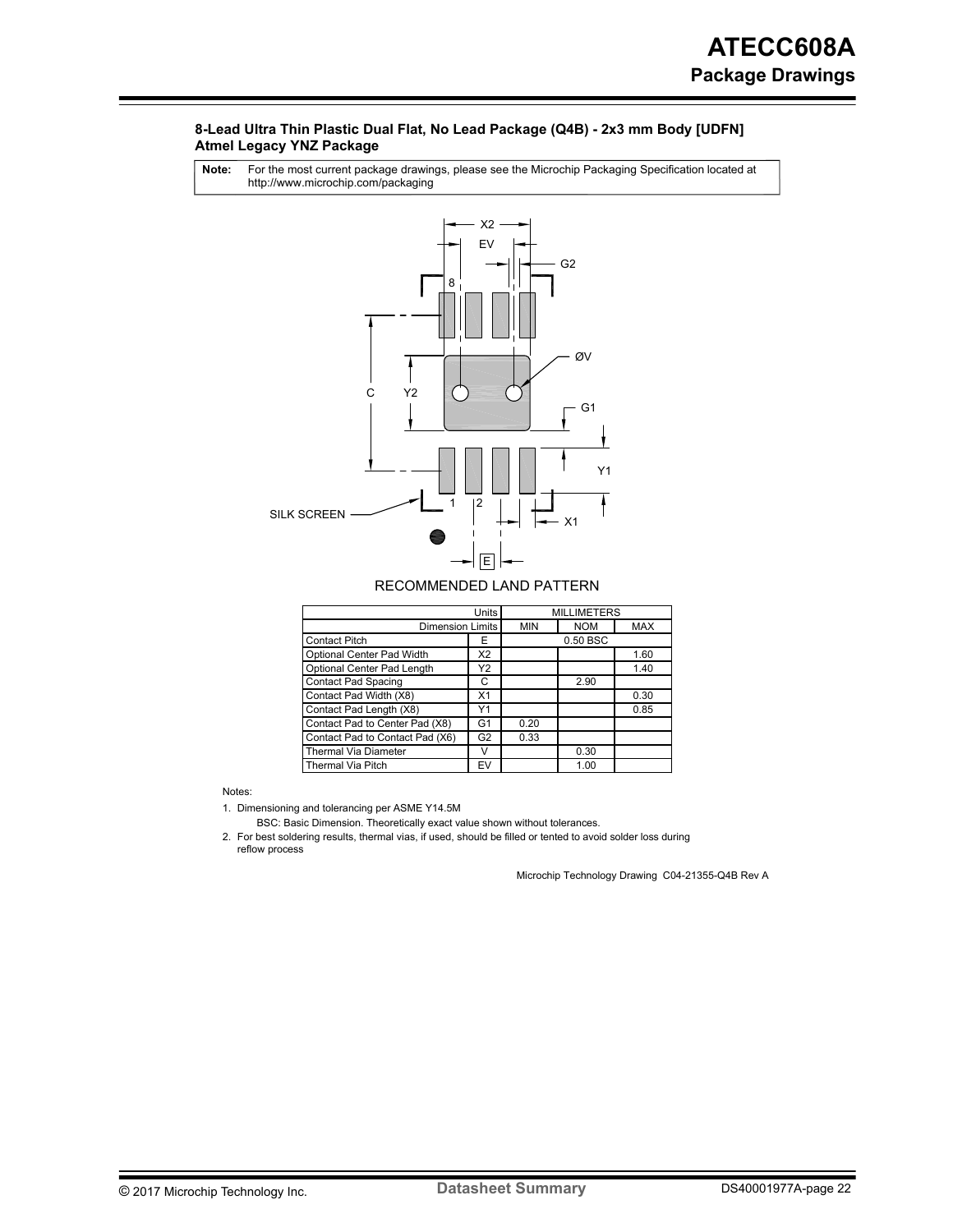## <span id="page-22-0"></span>**6. Revision History**

**Revision A (November 2017)** Original release of the document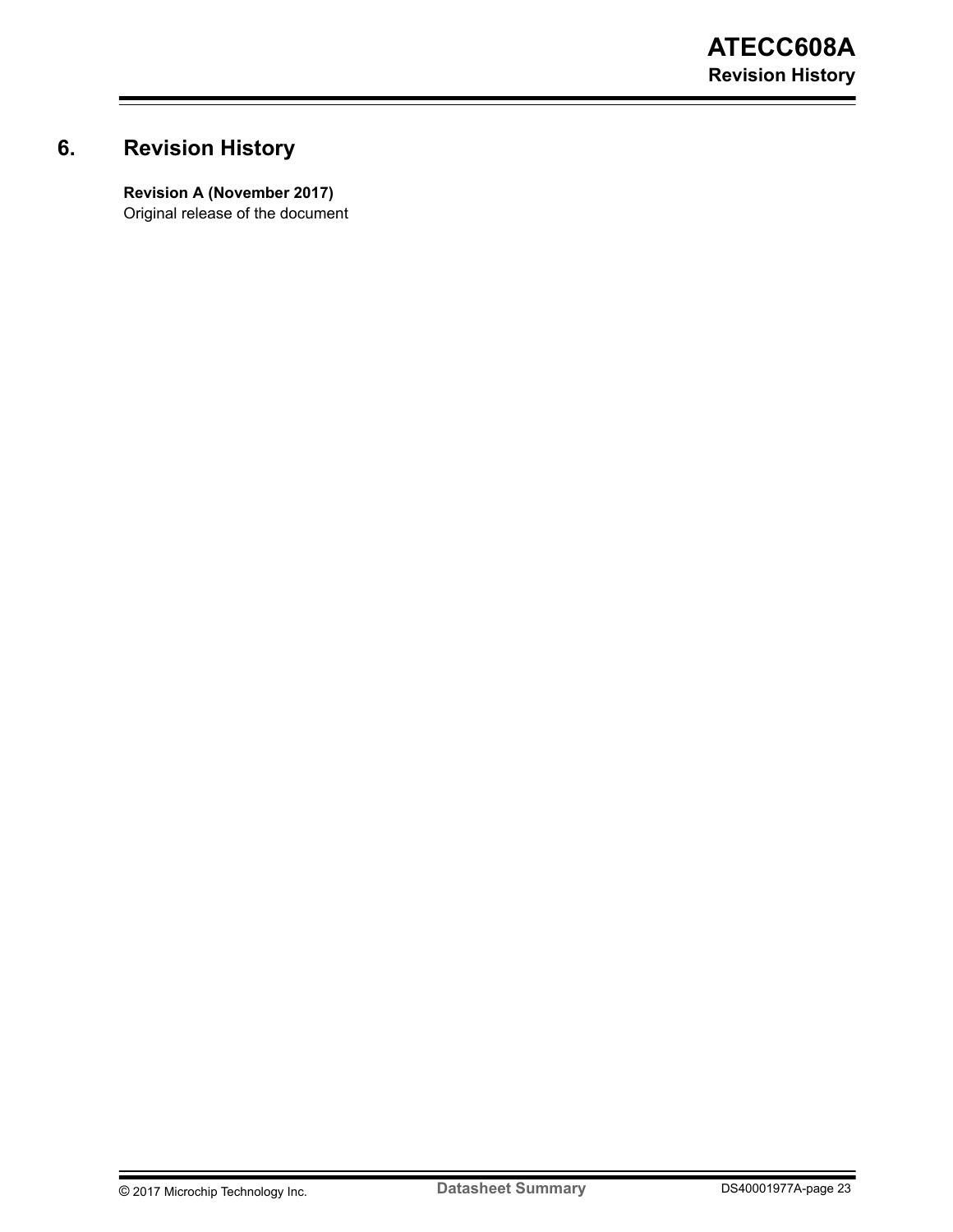## <span id="page-23-0"></span>**The Microchip Web Site**

Microchip provides online support via our web site at [http://www.microchip.com/.](http://www.microchip.com/) This web site is used as a means to make files and information easily available to customers. Accessible by using your favorite Internet browser, the web site contains the following information:

- **Product Support** Data sheets and errata, application notes and sample programs, design resources, user's guides and hardware support documents, latest software releases and archived software
- **General Technical Support** Frequently Asked Questions (FAQ), technical support requests, online discussion groups, Microchip consultant program member listing
- **Business of Microchip** Product selector and ordering guides, latest Microchip press releases, listing of seminars and events, listings of Microchip sales offices, distributors and factory representatives

## **Customer Change Notification Service**

Microchip's customer notification service helps keep customers current on Microchip products. Subscribers will receive e-mail notification whenever there are changes, updates, revisions or errata related to a specified product family or development tool of interest.

To register, access the Microchip web site at [http://www.microchip.com/.](http://www.microchip.com/) Under "Support", click on "Customer Change Notification" and follow the registration instructions.

## **Customer Support**

Users of Microchip products can receive assistance through several channels:

- Distributor or Representative
- Local Sales Office
- Field Application Engineer (FAE)
- Technical Support

Customers should contact their distributor, representative or Field Application Engineer (FAE) for support. Local sales offices are also available to help customers. A listing of sales offices and locations is included in the back of this document.

Technical support is available through the web site at: <http://www.microchip.com/support>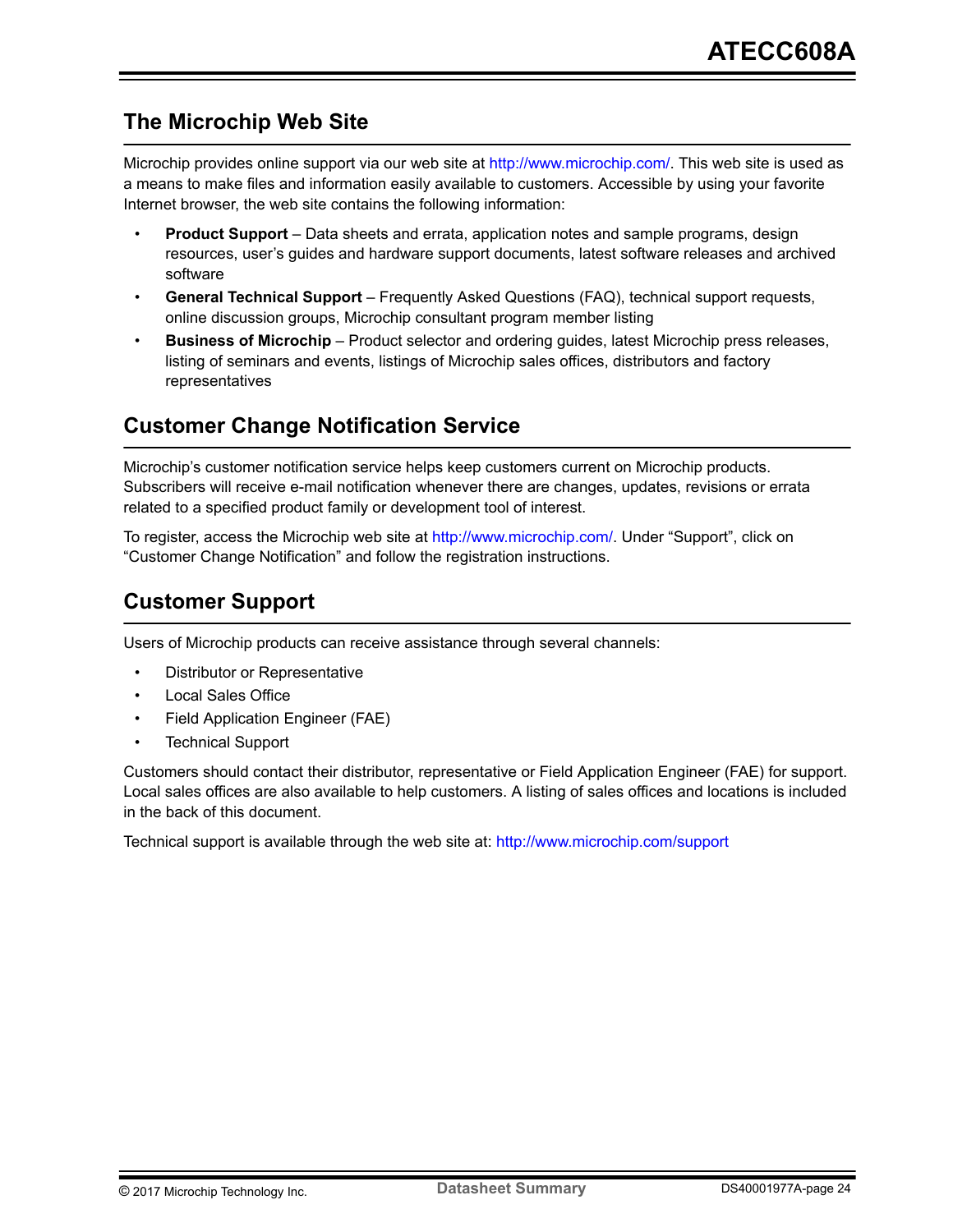## <span id="page-24-0"></span>**Product Identification System**

To order or obtain information, e.g., on pricing or delivery, refer to the factory or the listed sales office.

| PART NO.              | -XXX             | xх      | -Х                                                                                                          |  |  |  |
|-----------------------|------------------|---------|-------------------------------------------------------------------------------------------------------------|--|--|--|
| Device                | Package I/O Type |         | Tape and Reel                                                                                               |  |  |  |
| Device:               |                  | Storage | ATECC608A: Cryptographic Co-processor with Secure Hardware-based Key                                        |  |  |  |
| Package Options       |                  | SSH∃    | = 8S1, 8-Lead (0.150" Wide Body), Plastic Gull Wing Small Outline<br>(JEDEC SOIC)                           |  |  |  |
|                       |                  | MAH I   | = 8MA2, 8-Pad 2 x 3 x 0.6 mm Body, Thermally Enhanced Plastic Ultra<br>Thin Dual Flat NoLead Package (UDFN) |  |  |  |
| I/O Type              |                  | CZ      | = Single Wire Interface                                                                                     |  |  |  |
|                       |                  | DA.     | $=$ $1^2$ C Interface                                                                                       |  |  |  |
| Tape and Reel Options |                  | B       | $=$ Tube                                                                                                    |  |  |  |
|                       |                  | T       | = Large Reel (Size varies by package type)                                                                  |  |  |  |
|                       |                  | S       | = Small Reel (Only available for MAH)                                                                       |  |  |  |

#### Examples:

- ATECC608A-SSHCZ-T: 8S1, 8-Lead (0.150" Wide Body), Plastic Gull Wing Small Outline (JEDEC SOIC), Single-Wire, Tape and Reel, 4,000 per Reel
- ATECC608A-SSHCZ-B: 8S1, 8-Lead (0.150" Wide Body), Plastic Gull Wing Small Outline (JEDEC SOIC), Single-Wire, Tube, 100 per Tube
- ATECC608A-SSHDA-T: 8S1, 8-Lead (0.150" Wide Body), Plastic Gull Wing Small Outline (JEDEC SOIC), I<sup>2</sup>C, Tape and Reel, 4,000 per Reel
- ATECC608A-SSHDA-B: 8S1, 8-Lead (0.150" Wide Body), Plastic Gull Wing Small Outline (JEDEC SOIC), I<sup>2</sup>C, Tube, 100 per Tube
- ATECC608A-MAHCZ-T: 8MA2, 8-Pad 2 x 3 x 0.6 mm Body, Thermally Enhanced Plastic Ultra Thin Dual Flat NoLead Package (UDFN), Single-Wire, Tape and Reel, 15,000 per Reel
- ATECC608A-MAHDA-T: 8MA2, 8-Pad 2 x 3 x 0.6 mm Body, Thermally Enhanced Plastic Ultra Thin Dual Flat NoLead Package (UDFN), I<sup>2</sup>C, Tape and Reel, 15,000 per Reel
- ATECC608A-MAHCZ-S: 8MA2, 8-Pad 2 x 3 x 0.6 mm Body, Thermally Enhanced Plastic Ultra Thin Dual Flat NoLead Package (UDFN), Single-Wire, Tape and Reel, 3,000 per Reel
- ATECC608A-MAHDA-S: 8MA2, 8-Pad 2 x 3 x 0.6 mm Body, Thermally Enhanced Plastic Ultra Thin Dual Flat NoLead Package (UDFN), I<sup>2</sup>C, Tape and Reel, 3,000 per Reel

#### **Note:**

- 1. Tape and Reel identifier only appears in the catalog part number description. This identifier is used for ordering purposes and is not printed on the device package. Check with your Microchip Sales Office for package availability with the Tape and Reel option.
- 2. Small form-factor packaging options may be available. Please check [http://www.microchip.com/](http://www.microchip.com/packaging) [packaging](http://www.microchip.com/packaging) for small-form factor package availability, or contact your local Sales Office.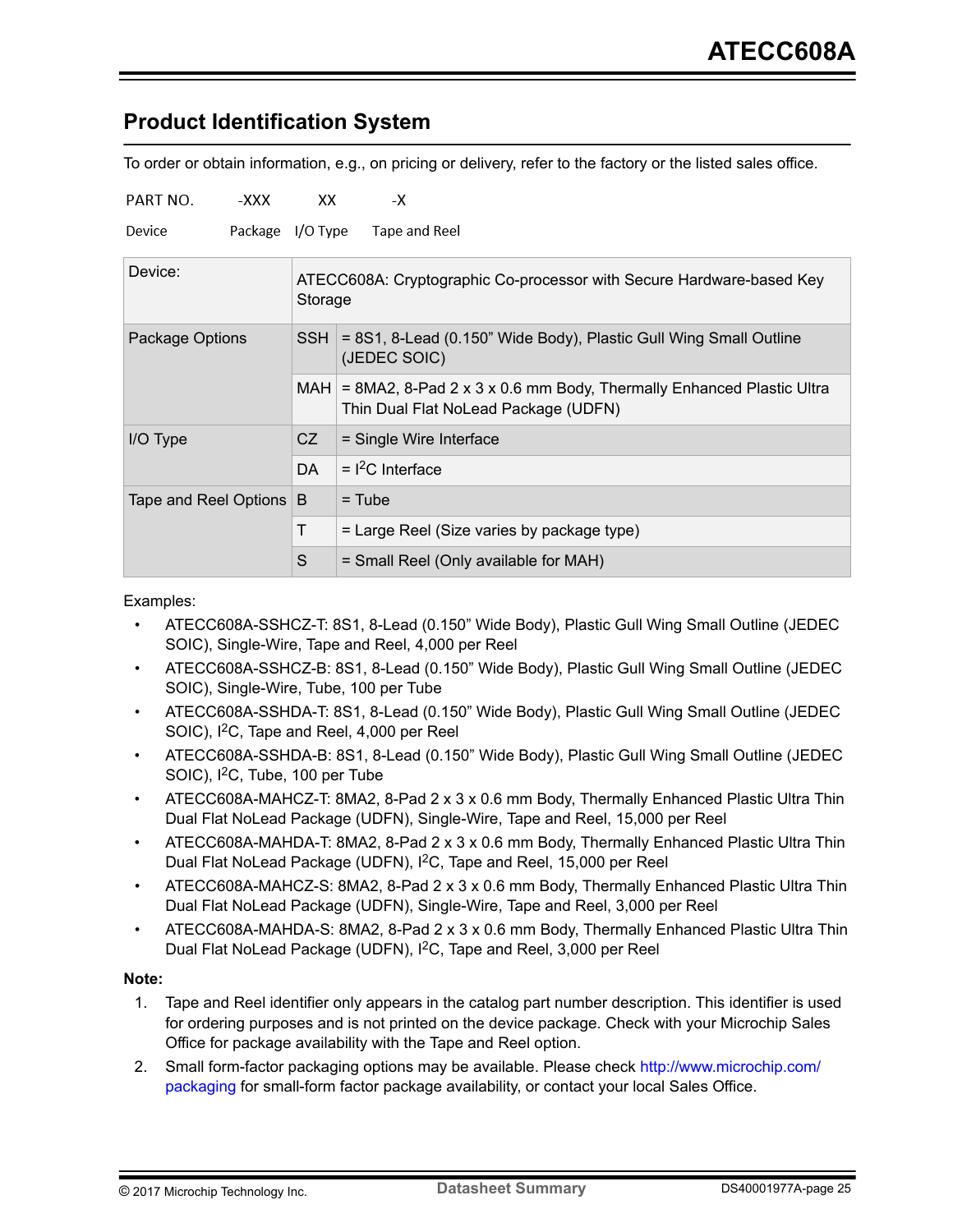## <span id="page-25-0"></span>**Microchip Devices Code Protection Feature**

Note the following details of the code protection feature on Microchip devices:

- Microchip products meet the specification contained in their particular Microchip Data Sheet.
- Microchip believes that its family of products is one of the most secure families of its kind on the market today, when used in the intended manner and under normal conditions.
- There are dishonest and possibly illegal methods used to breach the code protection feature. All of these methods, to our knowledge, require using the Microchip products in a manner outside the operating specifications contained in Microchip's Data Sheets. Most likely, the person doing so is engaged in theft of intellectual property.
- Microchip is willing to work with the customer who is concerned about the integrity of their code.
- Neither Microchip nor any other semiconductor manufacturer can guarantee the security of their code. Code protection does not mean that we are guaranteeing the product as "unbreakable."

Code protection is constantly evolving. We at Microchip are committed to continuously improving the code protection features of our products. Attempts to break Microchip's code protection feature may be a violation of the Digital Millennium Copyright Act. If such acts allow unauthorized access to your software or other copyrighted work, you may have a right to sue for relief under that Act.

## **Legal Notice**

Information contained in this publication regarding device applications and the like is provided only for your convenience and may be superseded by updates. It is your responsibility to ensure that your application meets with your specifications. MICROCHIP MAKES NO REPRESENTATIONS OR WARRANTIES OF ANY KIND WHETHER EXPRESS OR IMPLIED, WRITTEN OR ORAL, STATUTORY OR OTHERWISE, RELATED TO THE INFORMATION, INCLUDING BUT NOT LIMITED TO ITS CONDITION, QUALITY, PERFORMANCE, MERCHANTABILITY OR FITNESS FOR PURPOSE. Microchip disclaims all liability arising from this information and its use. Use of Microchip devices in life support and/or safety applications is entirely at the buyer's risk, and the buyer agrees to defend, indemnify and hold harmless Microchip from any and all damages, claims, suits, or expenses resulting from such use. No licenses are conveyed, implicitly or otherwise, under any Microchip intellectual property rights unless otherwise stated.

## **Trademarks**

The Microchip name and logo, the Microchip logo, AnyRate, AVR, AVR logo, AVR Freaks, BeaconThings, BitCloud, CryptoMemory, CryptoRF, dsPIC, FlashFlex, flexPWR, Heldo, JukeBlox, KeeLoq, KeeLoq logo, Kleer, LANCheck, LINK MD, maXStylus, maXTouch, MediaLB, megaAVR, MOST, MOST logo, MPLAB, OptoLyzer, PIC, picoPower, PICSTART, PIC32 logo, Prochip Designer, QTouch, RightTouch, SAM-BA, SpyNIC, SST, SST Logo, SuperFlash, tinyAVR, UNI/O, and XMEGA are registered trademarks of Microchip Technology Incorporated in the U.S.A. and other countries.

ClockWorks, The Embedded Control Solutions Company, EtherSynch, Hyper Speed Control, HyperLight Load, IntelliMOS, mTouch, Precision Edge, and Quiet-Wire are registered trademarks of Microchip Technology Incorporated in the U.S.A.

Adjacent Key Suppression, AKS, Analog-for-the-Digital Age, Any Capacitor, AnyIn, AnyOut, BodyCom, chipKIT, chipKIT logo, CodeGuard, CryptoAuthentication, CryptoCompanion, CryptoController, dsPICDEM, dsPICDEM.net, Dynamic Average Matching, DAM, ECAN, EtherGREEN, In-Circuit Serial Programming, ICSP, Inter-Chip Connectivity, JitterBlocker, KleerNet, KleerNet logo, Mindi, MiWi,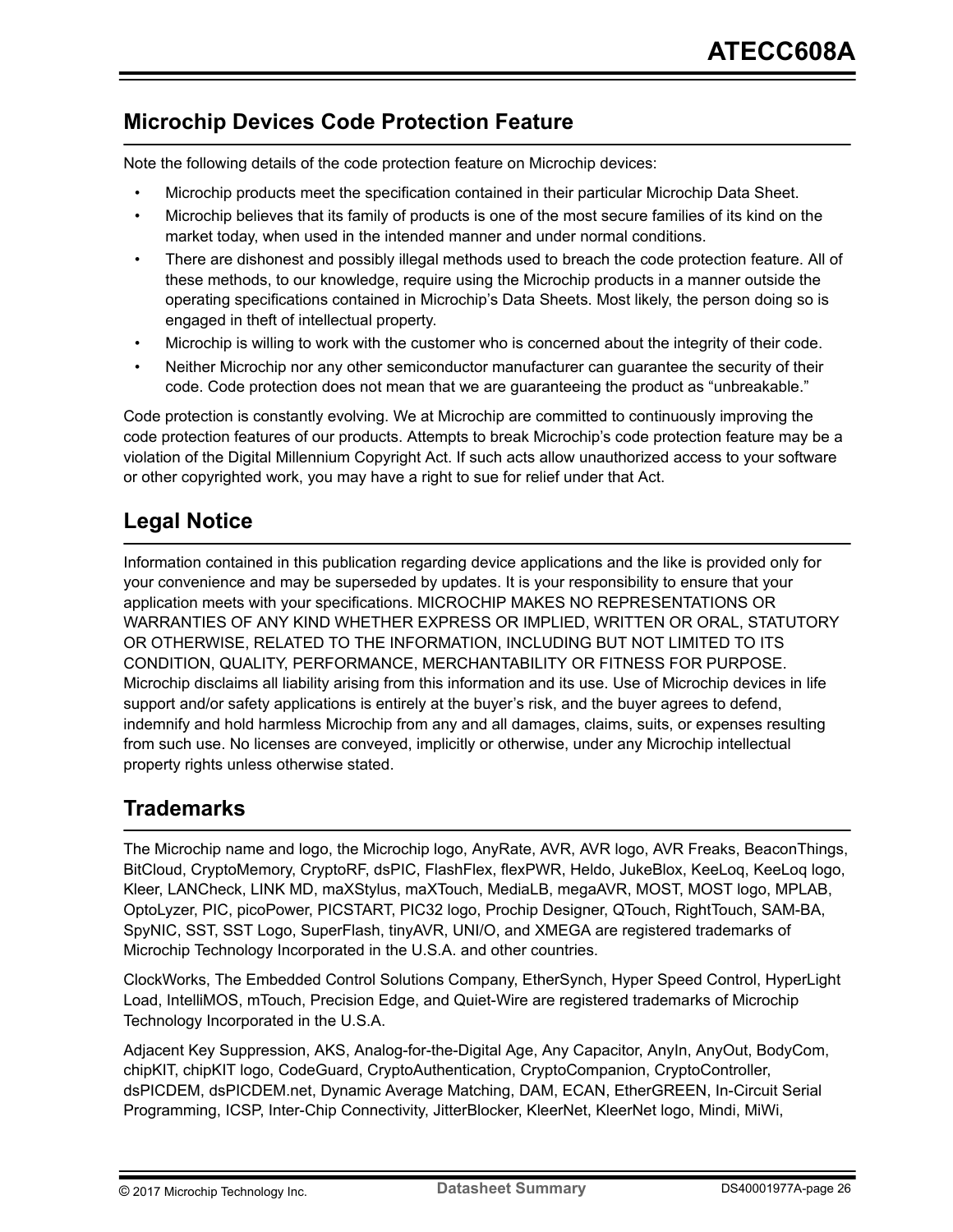<span id="page-26-0"></span>motorBench, MPASM, MPF, MPLAB Certified logo, MPLIB, MPLINK, MultiTRAK, NetDetach, Omniscient Code Generation, PICDEM, PICDEM.net, PICkit, PICtail, PureSilicon, QMatrix, RightTouch logo, REAL ICE, Ripple Blocker, SAM-ICE, Serial Quad I/O, SMART-I.S., SQI, SuperSwitcher, SuperSwitcher II, Total Endurance, TSHARC, USBCheck, VariSense, ViewSpan, WiperLock, Wireless DNA, and ZENA are trademarks of Microchip Technology Incorporated in the U.S.A. and other countries.

SQTP is a service mark of Microchip Technology Incorporated in the U.S.A.

Silicon Storage Technology is a registered trademark of Microchip Technology Inc. in other countries.

GestIC is a registered trademark of Microchip Technology Germany II GmbH & Co. KG, a subsidiary of Microchip Technology Inc., in other countries.

All other trademarks mentioned herein are property of their respective companies.

© 2017, Microchip Technology Incorporated, Printed in the U.S.A., All Rights Reserved.

ISBN: 978-1-5224-2392-8

## **Quality Management System Certified by DNV**

#### **ISO/TS 16949**

Microchip received ISO/TS-16949:2009 certification for its worldwide headquarters, design and wafer fabrication facilities in Chandler and Tempe, Arizona; Gresham, Oregon and design centers in California and India. The Company's quality system processes and procedures are for its PIC $^{\circ}$  MCUs and dsPIC $^{\circ}$ DSCs, KEELOQ<sup>®</sup> code hopping devices, Serial EEPROMs, microperipherals, nonvolatile memory and analog products. In addition, Microchip's quality system for the design and manufacture of development systems is ISO 9001:2000 certified.